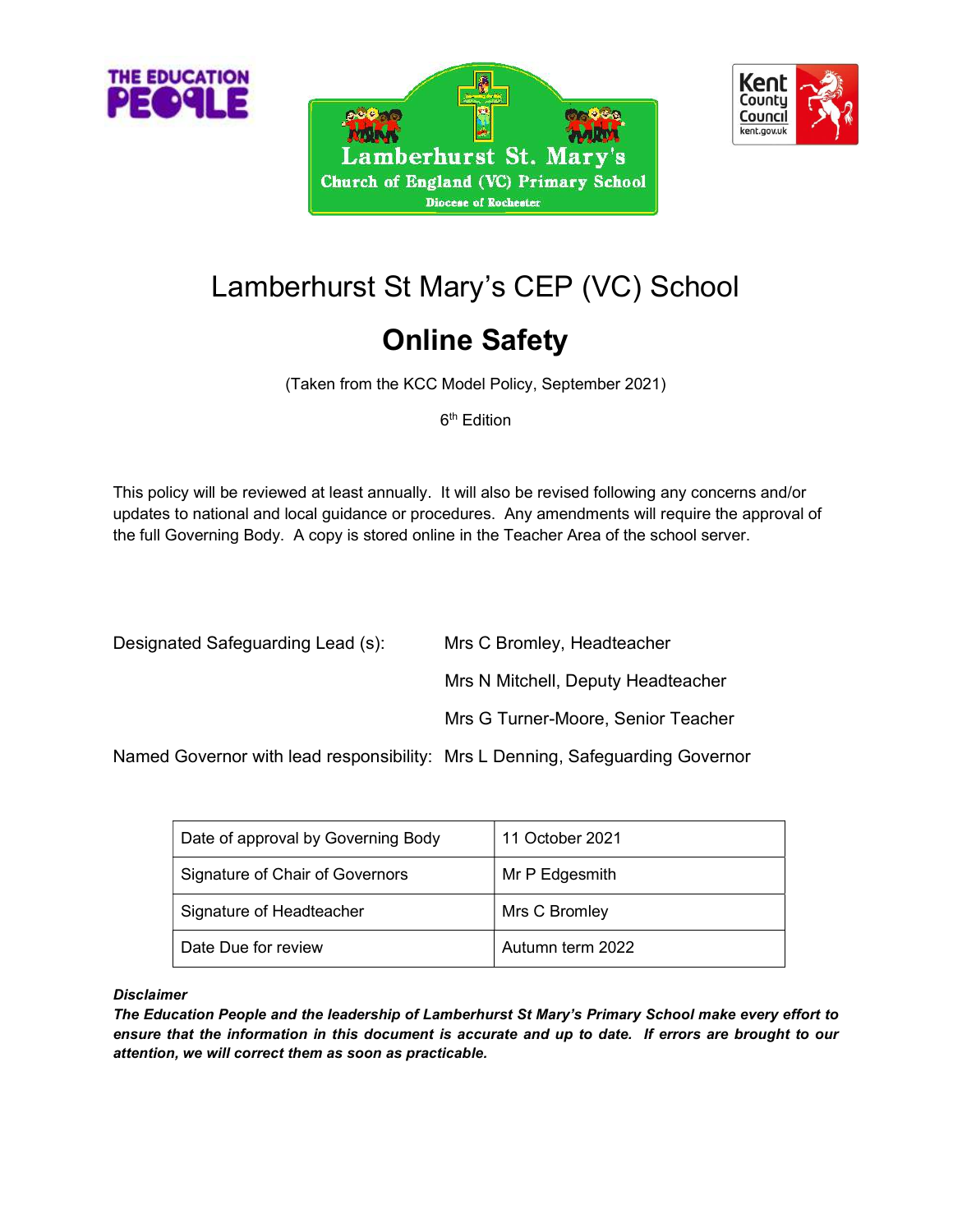## Lamberhurst St Mary's School Online Safety Policy

## 1. Policy Aims

- This policy has been written by Lamberhurst St Mary's School, involving staff, pupils and parents/carers, building on the Kent County Council (KCC)/The Education People online safety policy template with specialist advice and input as required.
- It takes into account the DfE statutory guidance "Keeping Children Safe in Education" 2021, Early Years and Foundation Stage 2017, 'Working Together to Safeguard Children' 2018 and the local Kent Safeguarding Children Multi-agency Partnership (KSCMP) procedures.
- We recognise that online safety is an essential part of safeguarding and acknowledge our duty to ensure that all pupils and staff are protected from potential harmful and inappropriate online material and/or behaviour. This policy sets out our whole school approach to online safety which will empower, protect and educate learners and staff in their use of technology and establishes the mechanisms in place to identify, intervene in, and escalate any concerns where appropriate.
- Lamberhurst St Mary's School understands that breadth of issues classified within online safety is considerable, but can be categorised into four areas of risk:
	- $\circ$  content: being exposed to illegal, inappropriate or harmful content, for example: pornography, fake news, racism, misogyny, self-harm, suicide, anti-Semitism, radicalisation and extremism.
	- $\circ$  contact: being subjected to harmful online interaction with other users; for example: peer to peer pressure, commercial advertising and adults posing as children or young adults with the intention to groom or exploit them for sexual, criminal, financial or other purposes.
	- $\circ$  conduct: personal online behaviour that increases the likelihood of, or causes, harm; for example, making, sending and receiving explicit images e.g. consensual and nonconsensual sharing of nudes and semi-nudes and/or pornography, sharing other explicit images and online bullying.
	- $\circ$  commerce: risks such as online gambling, inappropriate advertising, phishing and or financial scams.
- This policy applies to pupils, parents/carers and all staff, including the governing body, leadership team, teachers, support staff, external contractors, visitors, volunteers and other individuals who work for, or provide services on behalf of the school (collectively referred to as "staff" in this policy).
- Lamberhurst St Mary's School identifies that the internet and technology, including computers, tablets, mobile phones, smart watches, games consoles and social media, is an important part of everyday life and presents positive and exciting opportunities, as well as challenges and risks. This policy applies to all access to and use of technology, both on and off-site
- This policy links with several other policies, practices and action plans including but not limited to:
	- o Anti-bullying policy
	- o Acceptable Use Policies (AUP) and/or the Code of conduct/Staff Behaviour Policy
	- o Behaviour and discipline policy
	- o Child protection policy
	- o Confidentiality policy
	- o Curriculum policies, such as: Computing, Personal Social & Health Education (PSHE), and Relationships, Health (and Sex) Education (R(S)HE)
	- o Data security
	- o Image use policy
	- o Mobile and Smart Technology policy
	- o Social Media policy
	- o Remote Learning policy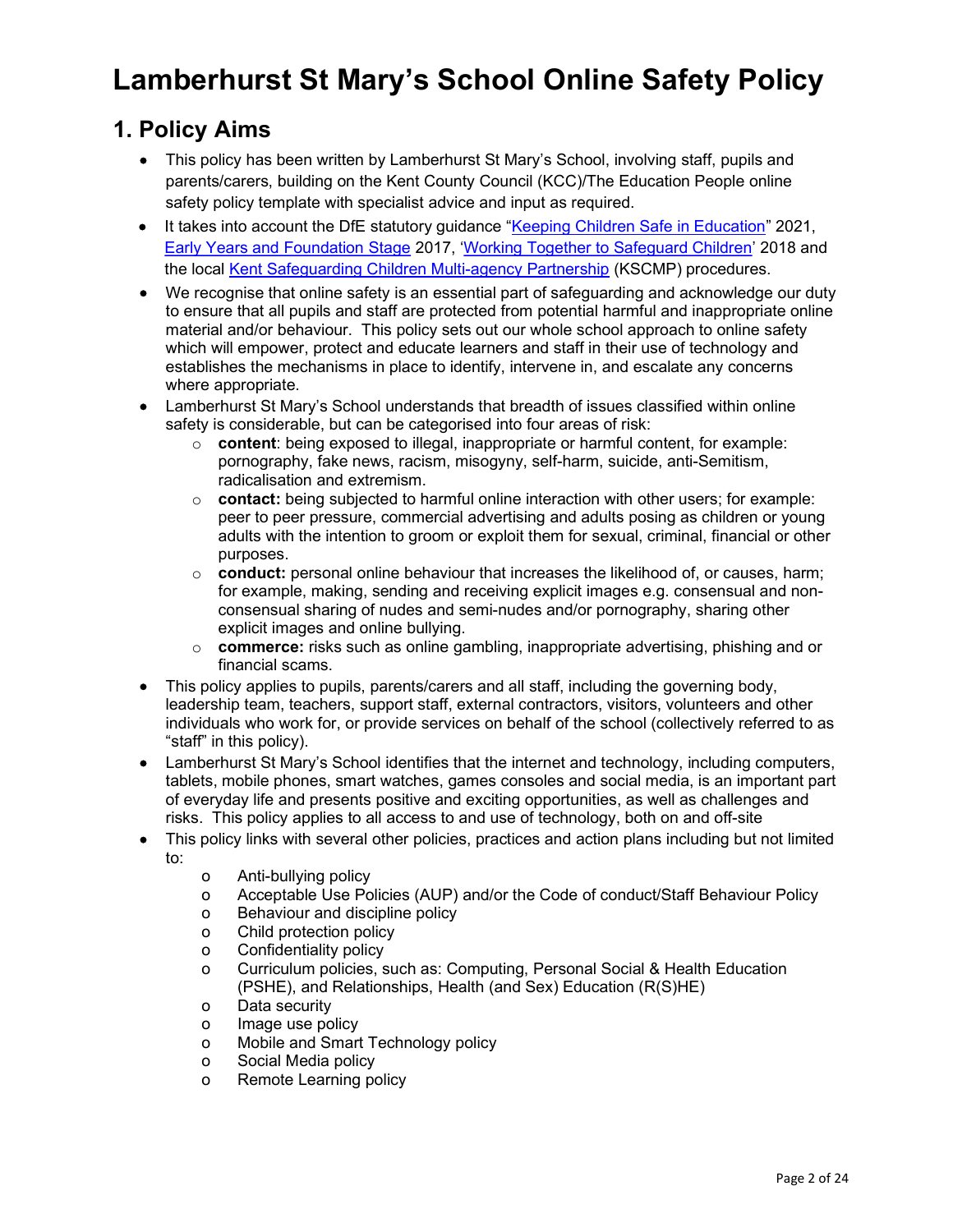## 2. Responding to Emerging Risks

- Lamberhurst St Mary's School recognises that the internet is a constantly changing environment with new apps, devices, websites and material emerging at a rapid pace.
- We will:
	- o carry out an annual review of our online safety approaches which will be supported by an annual risk assessment which considers and reflects the specific risks our learners face.
	- o regularly review the methods used to identify, assess and minimise online risks.
	- o examine emerging technologies for educational benefit and undertake appropriate risk assessments before their use is permitted.
	- o ensure that appropriate filtering and monitoring is in place and take all reasonable precautions to ensure that internet access is appropriate.
	- o recognise that due to the global and connected nature of the internet, it is not possible to guarantee that unsuitable material cannot be accessed via our systems, and as such identify clear procedures to follow if breaches or concerns arise.

## 3. Monitoring and Review

- Lamberhurst St Mary's School will review this policy at least annually. The policy will also be revised following any national or local policy updates, any local concerns and/or any changes to our technical infrastructure.
- We will regularly monitor internet use taking place via our provided devices and systems and evaluate online safety mechanisms to ensure that this policy is consistently applied.
- To ensure they have oversight of online safety, the Headteacher will be informed of online safety concerns, as appropriate.
- The named Governor for safeguarding will report on online safety practice and incidents, including outcomes, on a regular basis to the wider governing body.
- Any issues identified will be incorporated into our action planning.

## 4. Roles and Responsibilities

- The Designated Safeguarding Lead (DSL), Mrs C Bromley, Headteacher, is recognised as holding overall lead responsibility for online safety, however Lamberhurst St Mary's School recognises that all members of the community have important roles and responsibilities to play with regards to online safety.
- Trained additional DSLs are: Mrs N Mitchell, Deputy Headteacher, and Mrs G Turner-Moore, Senior Teacher.
- The Online safety lead for the Governing Body is: Mrs L Denning, Local Authority Governor.

#### 4.1 The leadership and management team will:

- Create a whole school culture that incorporates online safety throughout all elements of school life.
- Ensure that online safety is viewed as a safeguarding issue and that practice is in line with national and local recommendations and requirements.
- Implement appropriate and up-to-date policies regarding online safety which addresses the acceptable use of technology, peer on peer abuse, use of social media and mobile technology.
- Work with IT support to ensure that suitable and appropriate filtering and monitoring systems are in place.
- Support the DSL and any deputies by ensuring they have enough time and resources to carry out their responsibilities.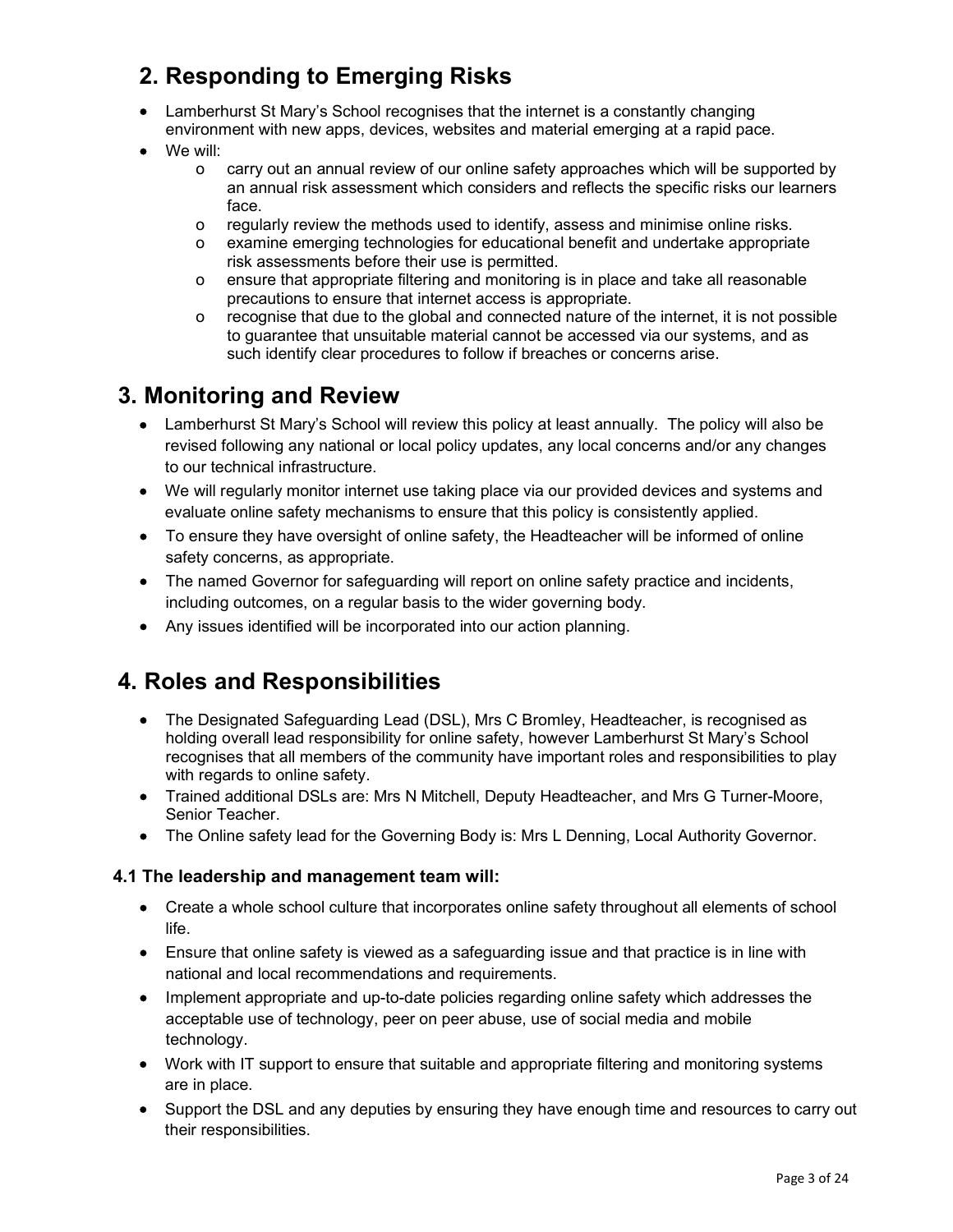- Ensure robust reporting channels are in place for the school community to access regarding online safety concerns.
- Undertake appropriate risk assessments regarding the safe use of technology on site.
- Audit and evaluate online safety practice to identify strengths and areas for improvement. Ensure that staff, pupils and parents/carers are proactively engaged in activities which promote online safety
- Support staff to ensure that online safety is embedded within a progressive whole school curriculum, which enables all pupils to develop an age-appropriate understanding of online safety.

#### 4.2 The Designated Safeguarding Lead (DSL) will:

- Act as a named point of contact on all online safeguarding issues
- Liaise with other members of staff or other agencies on matters of online safety.
- Ensure referrals are made to relevant external partner agencies, as appropriate.
- Work alongside deputy DSLs to ensure online safety is recognised as part of the school's safeguarding responsibilities and that a coordinated approach is implemented.
- Access regular and appropriate training and support to ensure they understand the unique risks associated with online safety and have the relevant and up to date knowledge required to keep pupils safe online, including the additional risks that learners with SEN and disabilities (SEND) face online.
- Ensure all members of staff receive regular, up-to-date and appropriate online safety training and information as part of their induction and child protection training.
- Keep up-to-date with current research, legislation and trends regarding online safety and communicate this with the community, as appropriate.
- Work with staff to coordinate participation in local and national events to promote positive online behaviour, such as Safer Internet Day.
- Ensure that online safety is promoted to parents, carers and the wider community, through a variety of channels and approaches.
- Maintain records of online safety concerns, as well as actions taken, as part of the school's safeguarding recording mechanisms. (See Child Protection / Safeguarding file).
- Monitor online safety incidents to identify gaps and trends and use this data to update the education response and school policies and procedures.
- Report online safety concerns, as appropriate, to the school leadership team and Governing Body.
- Work with the leadership team to review and update online safety policies on a regular basis (at least annually) with stakeholder input.
- Meet regularly with the governor with a lead responsibility for safeguarding and online safety.

#### 4.3 It is the responsibility of all members of staff to:

- Contribute to the development of our online safety policies.
- Read and adhere to our online safety policy and acceptable use of technology policies.
- Take responsibility for the security of school IT systems and the electronic data they use or have access to.
- Model good practice when using technology with pupils
- Maintain a professional level of conduct in their personal use of technology, both on and off site.
- Embed online safety education in curriculum delivery, wherever possible.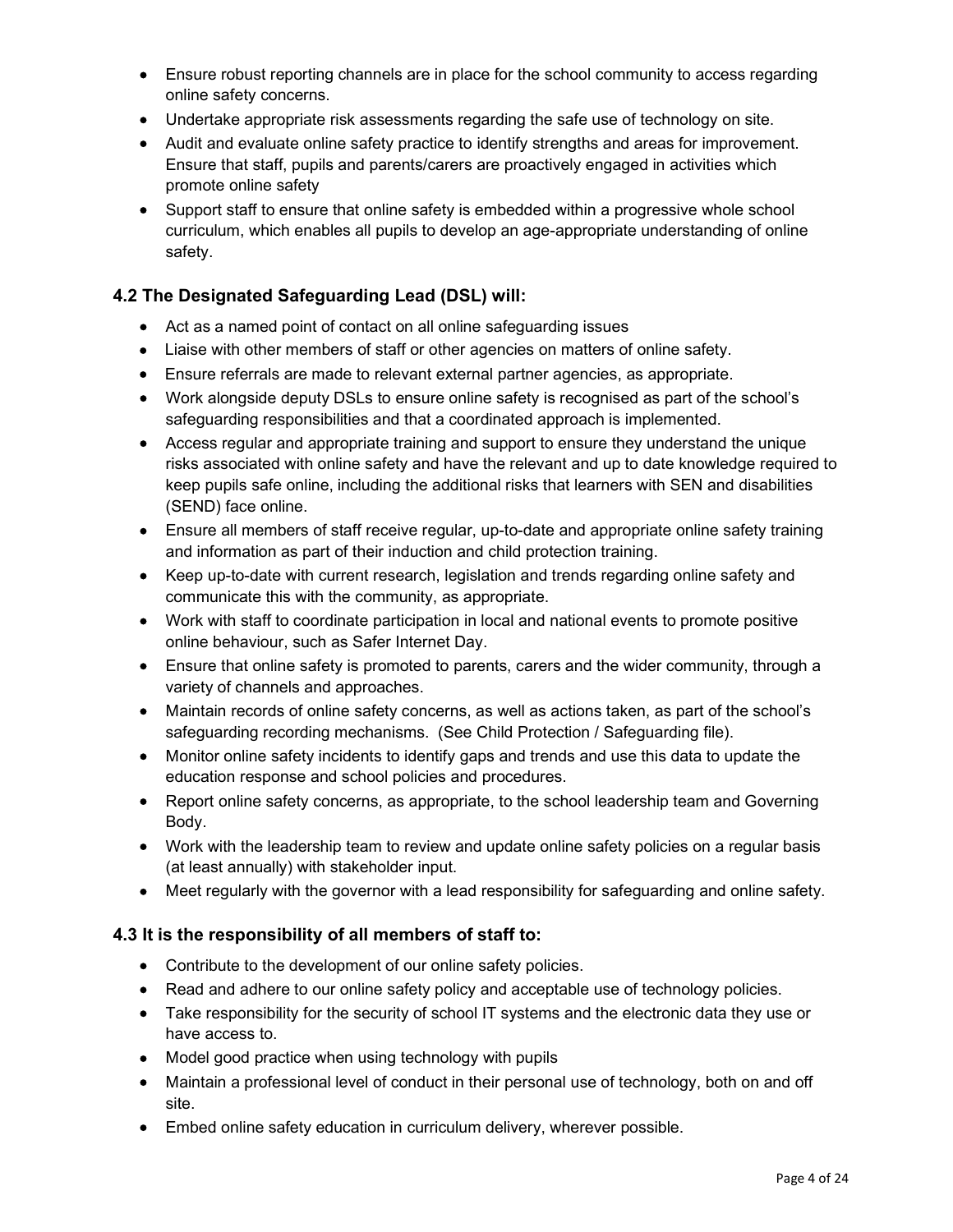- Have an awareness of a range of online safety issues and how they may be experienced by the children in their care.
- Identify online safety concerns and take appropriate action by following the school's safeguarding policies and procedures.
- Know when and how to escalate online safety issues, including reporting to the DSL (and/or deputy) and signposting pupils, parents and carers to appropriate support, internally and externally.
- Take personal responsibility for professional development in this area.

#### 4.4 It is the responsibility of staff managing the technical environment (including KCC EIS) to:

- Provide technical support and perspective to the DSL and leadership team, especially in the development and implementation of appropriate online safety policies and procedures.
- Implement appropriate security measures (including password policies and encryption) as directed by the leadership team to ensure that the school's IT infrastructure/system is secure and not open to misuse or malicious attack, whilst allowing learning opportunities to be maximised.
- Ensure that our filtering policy and monitoring systems and approaches are applied and updated on a regular basis; responsibility for its implementation is shared with the leadership team.
- Ensure appropriate technical support and access to our filtering and monitoring systems is given to the DSL (and/or deputies) to enable them to take appropriate safeguarding action when required.

#### 4.5 It is the responsibility of pupils (at a level that is appropriate to their individual age, ability and vulnerabilities) to:

- Engage in and apply age/ability appropriate online safety education.
- Contribute to the development of online safety policies.
- Read and adhere to the Acceptable Use of Technology and Behaviour Policies.
- Respect the feelings and rights of others, on and offline.
- Take an appropriate level of responsibility for keeping themselves and others safe online.
- Seek help from a trusted adult, if they are concerned about anything they or others experience online.

#### 4.6 It is the responsibility of parents and carers to:

- Read our acceptable use of technology policies and encourage their children to adhere to them.
- Support our online safety approaches by discussing online safety issues with their children and reinforce appropriate and safe online behaviours at home.
- Role model safe and appropriate use of technology and social media and abide by the homeschool agreement and/or acceptable use policies.
- Seek help and support from the school, or other appropriate agencies, if they or their child encounter online issues.
- Contribute to the development of our online safety policies.
- Use our systems, such as learning platforms, and other IT resources (including PTA sites), safely and appropriately.
- Take responsibility for their own awareness in relation to the risks and opportunities posed by new and emerging technologies that their children access and use at home.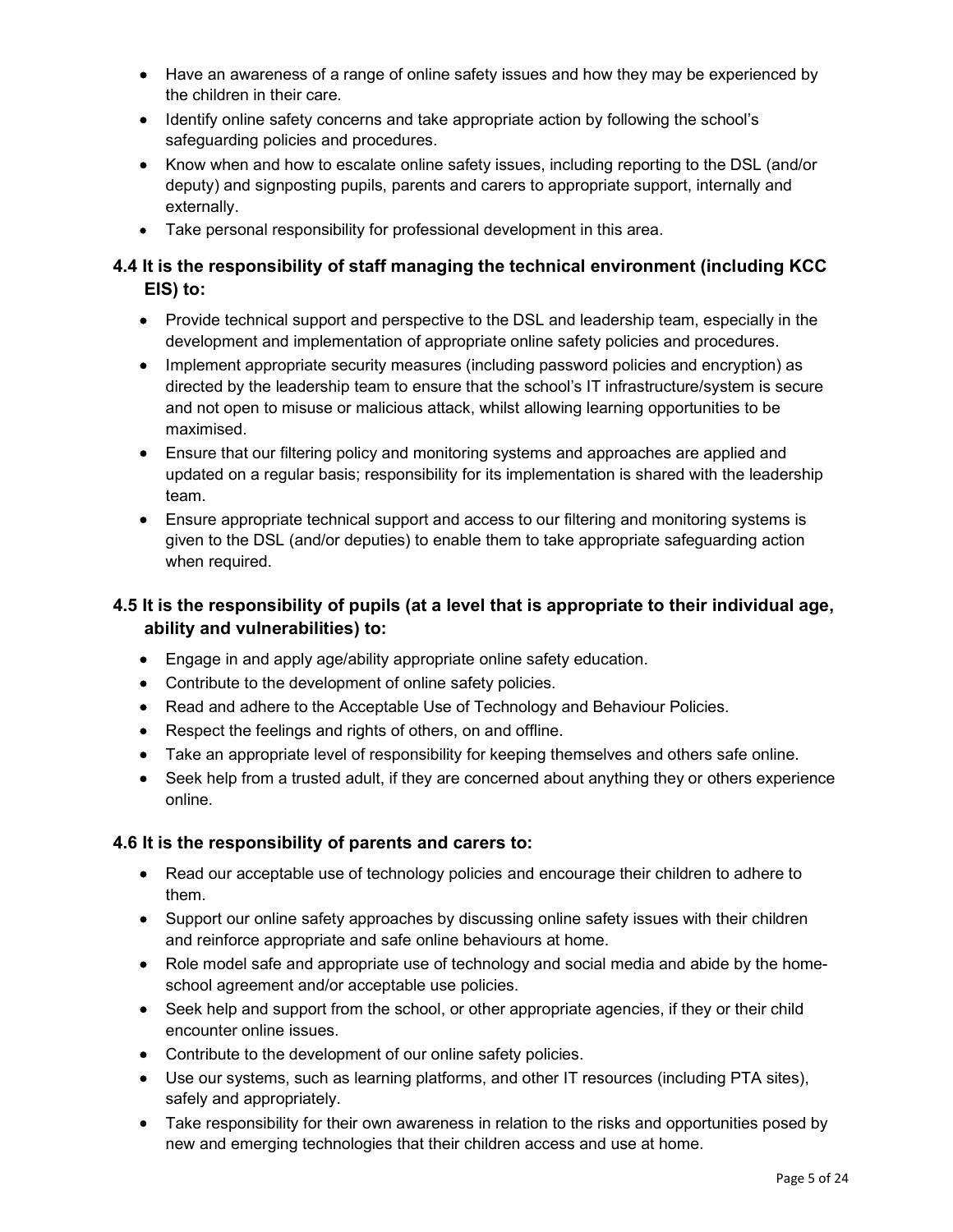## 5. Education and Engagement Approaches

## 5.1 Education and engagement with pupils

- Lamberhurst St Mary's school will establish and will empower our learners to acquire the knowledge needed to use the technology in a safe, considered and respectful way, and develop their resilience so they can manage and respond to online risks.
- We and will raise awareness and promote safe and responsible internet use amongst learners by:
	- $\circ$  Ensuring our curriculum and school approach is developed in line with the UK Council for Internet Safety (UKCIS) 'Education for a Connected World Framework' and DfE 'Teaching online safety in school' guidance.
	- o Ensuring online safety is addressed in the PSHE, R(S)HE and Computing programmes of study
	- $\circ$  Reinforcing online safety principles in other curriculum subjects and whenever technology or the internet is used on site.
	- o Implementing appropriate peer education approaches.
	- $\circ$  Creating a safe environment in which all pupils feel comfortable to say what they feel, without fear of getting into trouble and/or being judged for talking about something which happened to them online.
	- o Involving the DSL (or a deputy) as part of planning for online safety lessons or activities, so they can advise on any known safeguarding cases, and ensure support is in place for any pupils who may be impacted by the content.
	- $\circ$  Making informed decisions to ensure that any educational resources used are appropriate for our pupils.
	- $\circ$  Using external visitors, where appropriate, to complement and support our internal online safety education approaches
	- $\circ$  Providing online safety education as part of the transition programme across the key stages and/or when moving between establishments.
	- o Rewarding positive use of technology.
- Lamberhurst St Mary's school will support pupils to read and understand our acceptable use policies in a way which suits their age and ability by:
	- $\circ$  Sharing our acceptable use policies with them in accessible and appropriate ways.
	- o Displaying acceptable use posters in all rooms with internet access.
	- o Informing pupils that network and internet use will be monitored for safety and security purposes, and in accordance with legislation.
	- $\circ$  Seeking pupil voice when writing and developing school online safety policies and practices, including curriculum development and implementation.
- Lamberhurst St Mary's school will ensure pupils develop the underpinning knowledge and behaviours needed to navigate the online world safely, in a way which suits their age and ability by:
	- $\circ$  ensuring age appropriate education regarding safe and responsible use precedes internet access.
	- o Enabling them to understand what acceptable and unacceptable online behaviour looks like.
	- $\circ$  Teaching pupils to evaluate what they see online and recognise techniques used for persuasion, so they can make effective judgements about if what they see is true, valid or acceptable.
	- o educating them in the effective use of the internet to research, including the skills of knowledge location, retrieval and evaluation.
	- $\circ$  preparing them to identify possible online risks and make informed decisions about how to act and respond.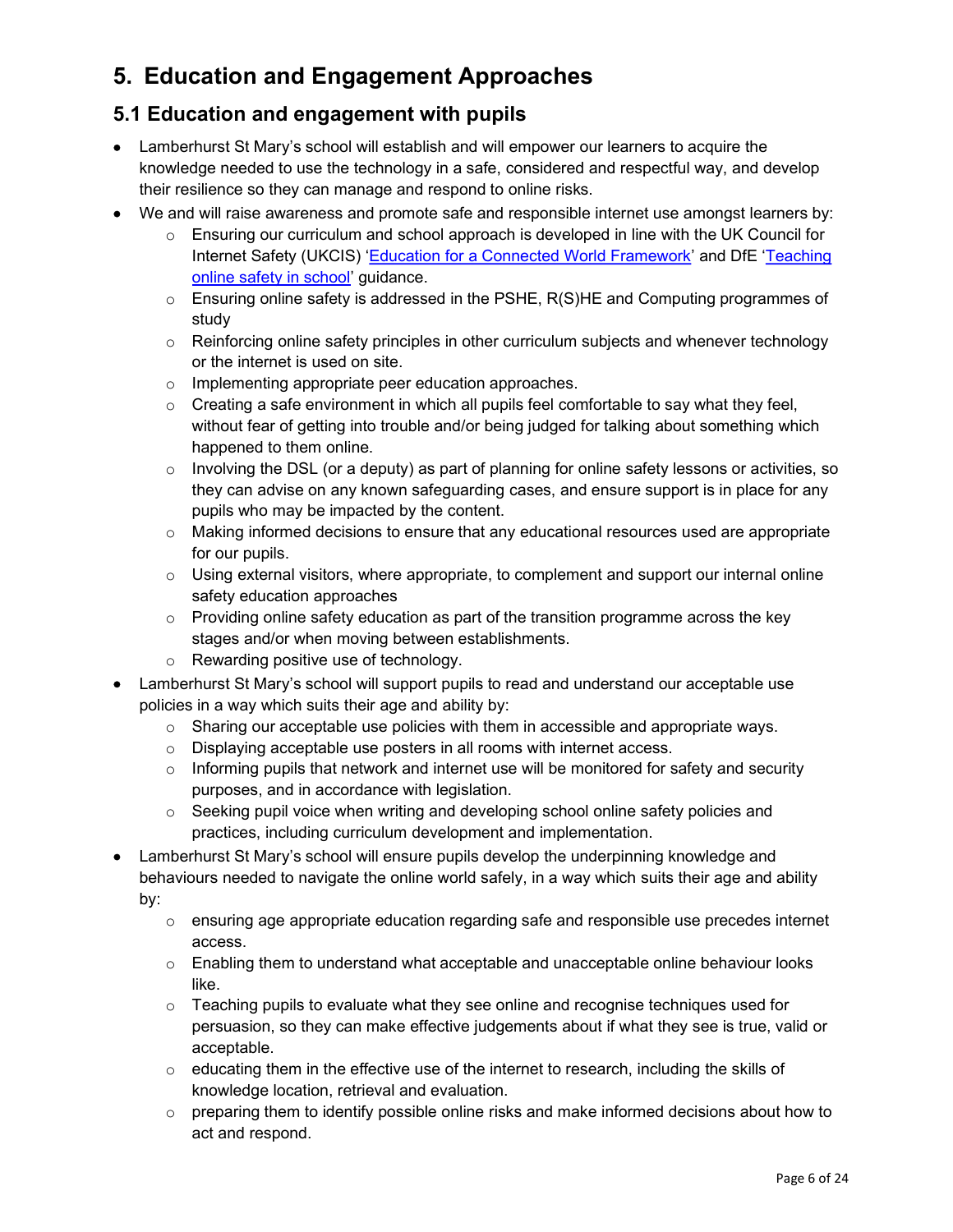$\circ$  ensuring they know how and when to seek support if they are concerned or upset by something they see or experience online.

## 5.2 Vulnerable Pupils

- Lamberhurst St Mary's School recognises that any pupil can be vulnerable online, and vulnerability can fluctuate depending on age, developmental stage and personal circumstances. However, there are some pupils, for example looked after children and those with special educational needs or disabilities, who may be more susceptible or may have less support in staying safe online.
- Lamberhurst St Mary's School will ensure that differentiated and appropriate online safety education, access and support is provided to all pupils who require additional or targeted support.
- Staff at our school will seek input from specialist staff as appropriate, including the DSL, SENCO and Child in Care Designated Teacher to ensure that the policy and curriculum is appropriate to our community's needs.

## 5.3 Training and engagement with staff

We will:

- Provide and discuss the online safety policy and procedures, including our acceptable use policy, with all members of staff as part of induction.
- Provide up-to-date and appropriate training for all staff which is integrated, aligned and considered as part of our overarching safeguarding approach.
	- $\circ$  This will be achieved as part of existing safeguarding and child protection training/updates.
	- $\circ$  This will cover the potential risks posed to pupils (Content, Contact and Conduct) as well as our professional practice expectations.
- Build on existing expertise by providing opportunities for staff to contribute to and shape our online safety approaches.
- Ensure staff are aware that our IT systems are monitored, and that activity can be traced to individual users. Staff will be reminded to behave professionally and in accordance with our policies when accessing our systems and devices.
- Ensure staff are aware that their online conduct, including personal use of social media, can have an impact on their professional role and reputation.
- Highlight useful educational resources and tools which staff could use with pupils.
- Ensure all members of staff are aware of the procedures to follow regarding online safety concerns involving pupils, colleagues or other members of the community.

#### 5.4 Awareness and engagement with parents and carers

- Lamberhurst St Mary's School recognises that parents and carers have an essential role to play in enabling our pupils to become safe and responsible users of the internet and associated technologies.
- We will build a partnership approach to online safety with parents and carers by:
	- $\circ$  Providing information and quidance on online safety in a variety of formats. This will include offering specific online safety awareness training and highlighting online safety at other events such as parent evenings, transition events, fetes and sports days.
	- o Drawing their attention to our online safety policy and expectations in newsletters, letters and on the school's website.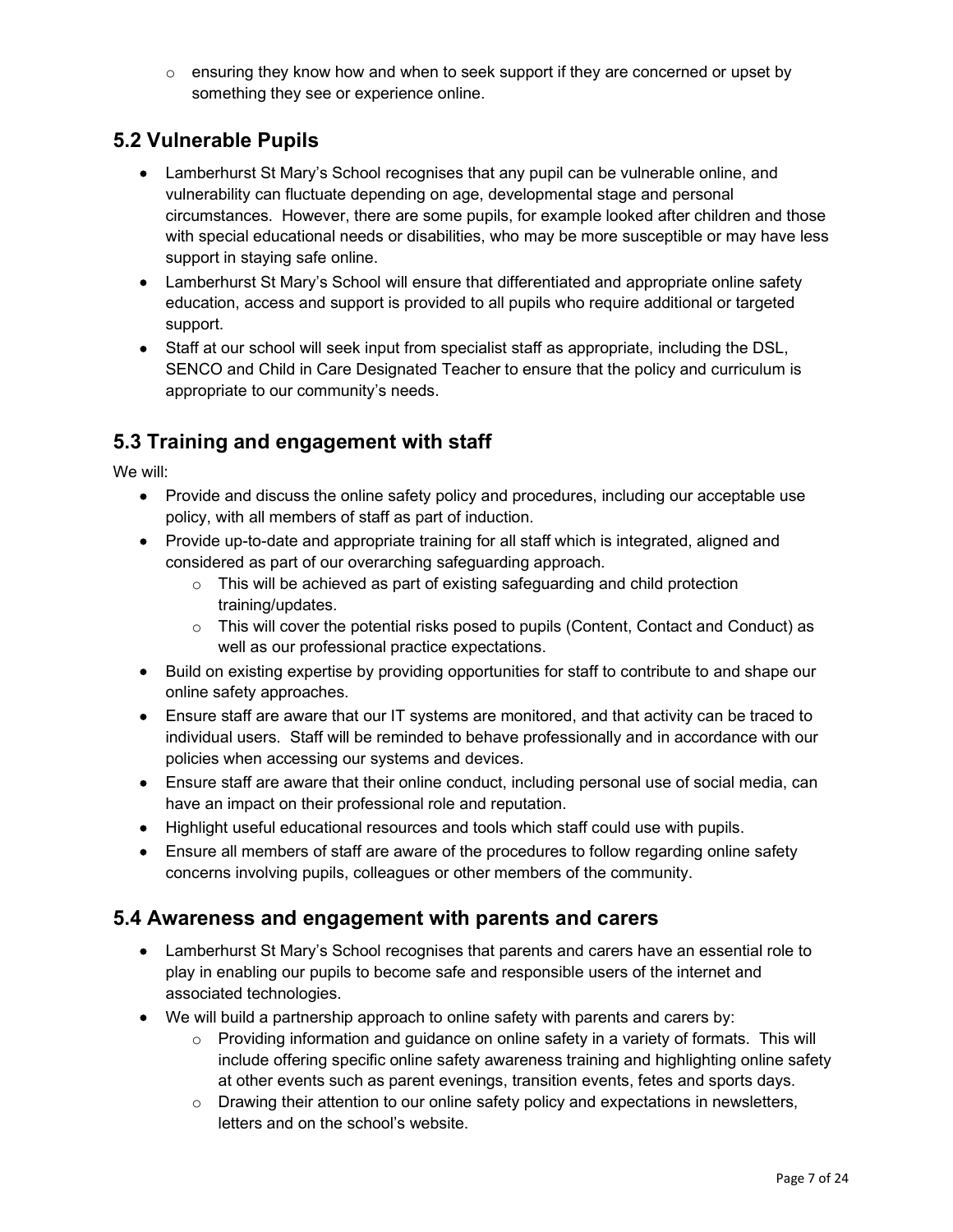- $\circ$  Requesting parents and carers read online safety information as part of joining Lamberhurst St Mary's School.
- $\circ$  Requiring parents and carers to read our acceptable use of technology policies and discuss its implications with their children.

## 6. Safer Use of Technology

## 6.1 Classroom Use

- Lamberhurst St Mary's School uses a wide range of technology. This includes access to:
	- o Computers, laptops, tablets and other digital devices
	- o Internet, which may include search engines and educational websites
	- o Email
	- o Games consoles and other games-based technologies
	- o Digital cameras, web cams and video cameras
- All school owned devices will be used in accordance with our acceptable use of technology policies and with appropriate safety and security measures in place. All school devices are linked to the school server which is monitored by ICT technical manager and KCC EIS.
- Members of staff will always evaluate websites, tools and apps fully before use in the classroom or recommending for use at home.
- The school will use age appropriate search tools (sites include SWGfL Squiggle, Google Safe Search or CBBC safe search), following an informed risk assessment, to identify which tool best suits the needs of our community.
- The school will ensure that the use of internet-derived materials by staff and pupils complies with copyright law and acknowledge the source of information.
- Supervision of internet access and technology use will be appropriate to pupils' age and ability.
	- o Early Years Foundation Stage and Key Stage 1
		- Pupils' access to the internet will be by adult demonstration, with occasional directly supervised access to specific and approved online materials, which supports the learning outcomes planned for the pupils' age and ability.
	- o Key Stage 2
		- **Pupils will use age-appropriate search engines and online tools.**
		- **Pupils will be directed by the teacher to online materials and resources which** support the learning outcomes planned for the pupils' age and ability.

## 6.2 Managing Internet Access

- We will maintain a written record of users who are granted access to the school's devices and systems.
- All staff, pupils and visitors will read and sign an acceptable use policy before being given access to the school computer system, IT resources or internet.

## 6.3 Filtering and Monitoring

#### 6.3.1 Decision Making

- Lamberhurst St Mary's School will do all we reasonably can to limit children's exposure to online risks through school provided IT systems/devices and will ensure that appropriate filtering and monitoring systems are in place.
- Lamberhurst St Mary's School governors and leaders have ensured that the school has age and ability appropriate filtering and monitoring in place to limit children's exposure to online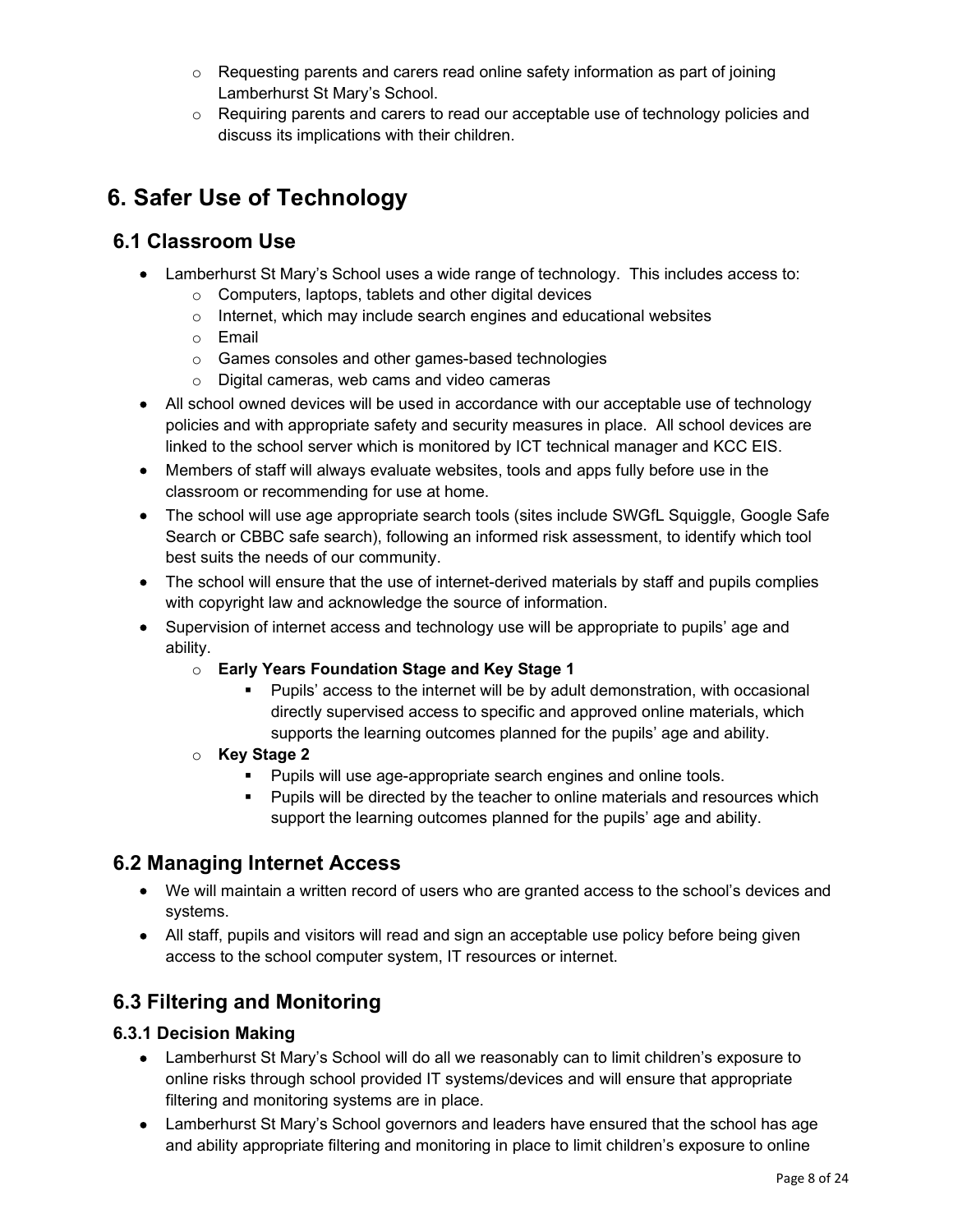risks. Our decision regarding filtering and monitoring has been informed by a risk assessment, considering our specific needs and circumstances.

- Changes to the filtering and monitoring approach will be risk assessed by staff with educational and technical experience and, where appropriate, with consent from the leadership team; all changes to the filtering policy are logged and recorded.
- The leadership team will ensure that regular checks are made to ensure that the filtering and monitoring methods are effective and appropriate.
- Governors and leaders are mindful to ensure that "over blocking", does not unreasonably restrict access to educational activities and safeguarding materials.
- All members of staff are aware that they cannot rely on filtering and monitoring alone to safeguard pupils; effective classroom management and regular education about safe and responsible use is essential.

#### 6.3.2 Appropriate Filtering

- Lamberhurst St Mary's School's educational broadband connectivity is provided through KPSN.
- We use Light Speed filtering system which blocks sites which can be categorised as: pornography, racial hatred, extremism, gaming and sites of an illegal nature.
	- $\circ$  The school filtering system blocks all sites on the Internet Watch Foundation (IWF) list.
- We work with KCC and the school's broadband team or broadband/filtering provider to ensure that our filtering policy is continually reviewed.
- The school has a clear procedure for reporting filtering breaches.
	- $\circ$  If pupils discover unsuitable sites, they will be required to report the concern immediate to a member of staff.
	- $\circ$  The member of staff will report the concern (including the URL of the site if possible) to the Designated Safeguarding Lead and/or technical staff.
	- o The breach will be recorded and escalated as appropriate.
	- o Parents/carers will be informed of filtering breaches involving their child.
- Any access to material believed to be illegal will be reported immediately to the appropriate agencies, such as: IWF, Kent Police and/or CEOP.

#### 6.3.3 Appropriate Monitoring

- We will appropriately monitor internet use on all school owned or provided internet enabled devices. This is achieved by physical monitoring (supervision), monitoring internet and web access.
- All users will be informed that use of school systems can be monitored and that all monitoring will be in line with data protection, human rights and privacy legislation.
- If a concern is identified via our monitoring approaches
	- $\circ$  Where the concern relates to learners, it will be reported to the DSL and will be recorded and responded to in line with relevant policies, such as child protection, acceptable use, and behaviour.
	- $\circ$  Where the concern relates to staff, it will be reported to the headteacher (or chair of governors if the concern relates to the headteacher), in line with our staff behaviour and allegations policy

## 6.4 Managing Personal Data Online

 Personal data will be recorded, processed, transferred and made available online in accordance with General Data Protection Regulations and Data Protection legislation.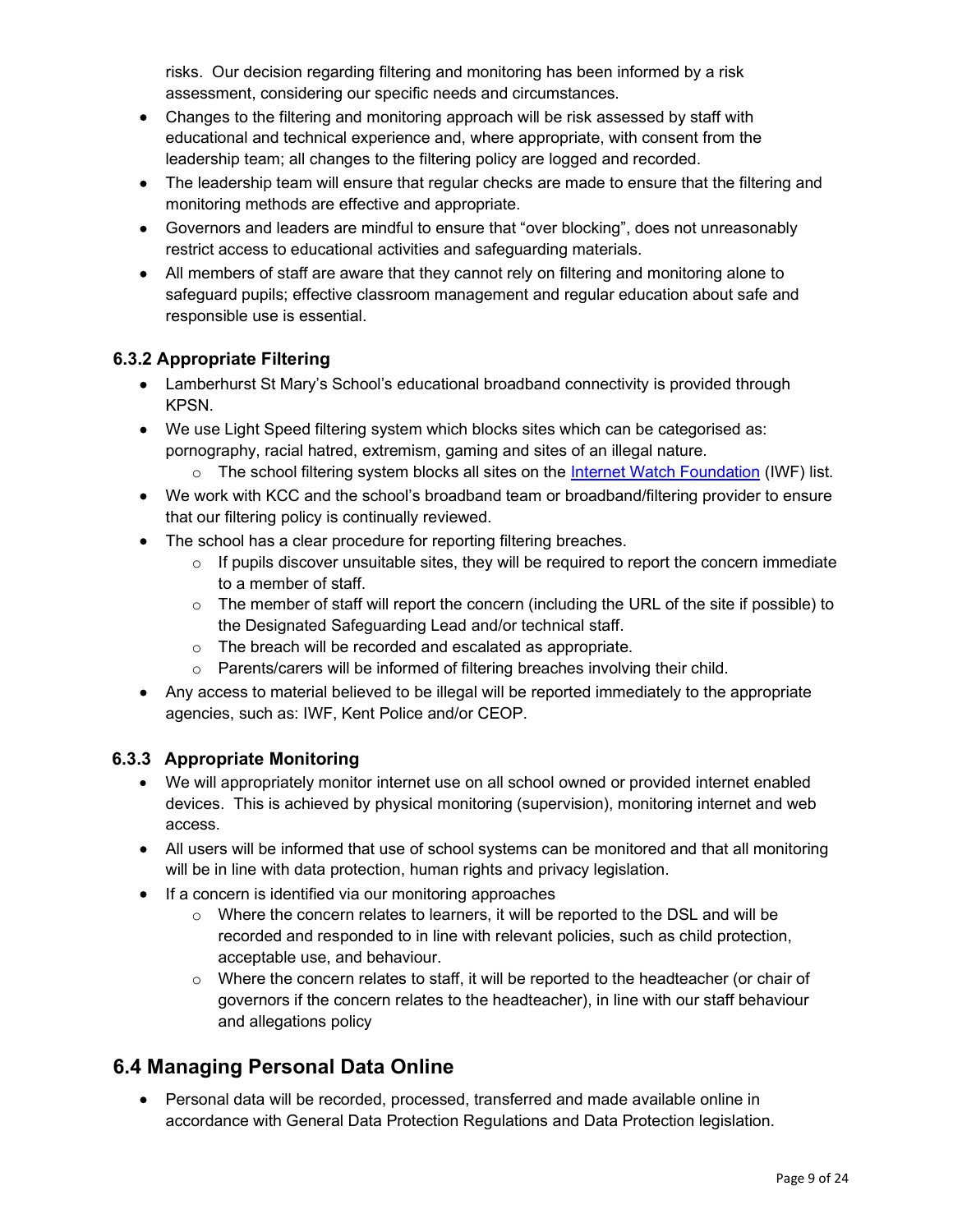$\circ$  Full information can be found in our Data Protection policy, a copy of which is available from the school office.

## 6.5 Security and Management of Information Systems

- We take appropriate steps to ensure the security of our information systems, including:
	- o Virus protection being updated regularly.
	- $\circ$  Encryption for personal data sent over the Internet or taken off site (such as via portable media storage) or access via appropriate secure remote access systems.
	- o Not using portable media without specific permission; portable media will be checked by an anti-virus /malware scan before use.
	- $\circ$  Not downloading unapproved software to work devices or opening unfamiliar email attachments.
	- $\circ$  Preventing, as far as possible, access to websites or tools which could compromise our systems, including anonymous browsing and other filtering bypass tools.
	- $\circ$  Checking files held on our network, as required and when deemed necessary by leadership staff.
	- $\circ$  The appropriate use of user logins and passwords to access our network.
		- Specific user logins and passwords will be enforced for all but the youngest users.
	- $\circ$  All users are expected to log off or lock their screens/devices if systems are unattended.
	- $\circ$  All devices are linked to the school server. Further information about technical environment safety and security can be found in the AUP.
	- $\circ$  We will review the effectiveness of our security approaches and procedures periodically in order to keep up with evolving cyber-crime technologies

#### 6.5.1 Password policy

- All members of staff will have their own unique username and private passwords to access school systems; members of staff are responsible for keeping their password private.
- From year 1, all pupils are provided with their own unique username and private passwords to access school systems; pupils are responsible for keeping their password private.
- We require all users to:
	- o Use strong passwords for access into our system.
	- $\circ$  Always keep their password private; users must not share it with others or leave it where others can find it.
	- $\circ$  Not to login as another user at any time.
	- o Lock access to devices/systems when not in use.

## 6.6 Managing the Safety of our Website

- We will ensure that information posted on our website meets the requirements as identified by the Department for Education (DfE).
- We will ensure that our website complies with guidelines for publications including: accessibility; data protection; respect for intellectual property rights; privacy policies and copyright.
- Staff or pupils' personal information will not be published on our website; the contact details on the website will be the school address, email and telephone number.
- The administrator account for the school website will be secured with an appropriately strong password.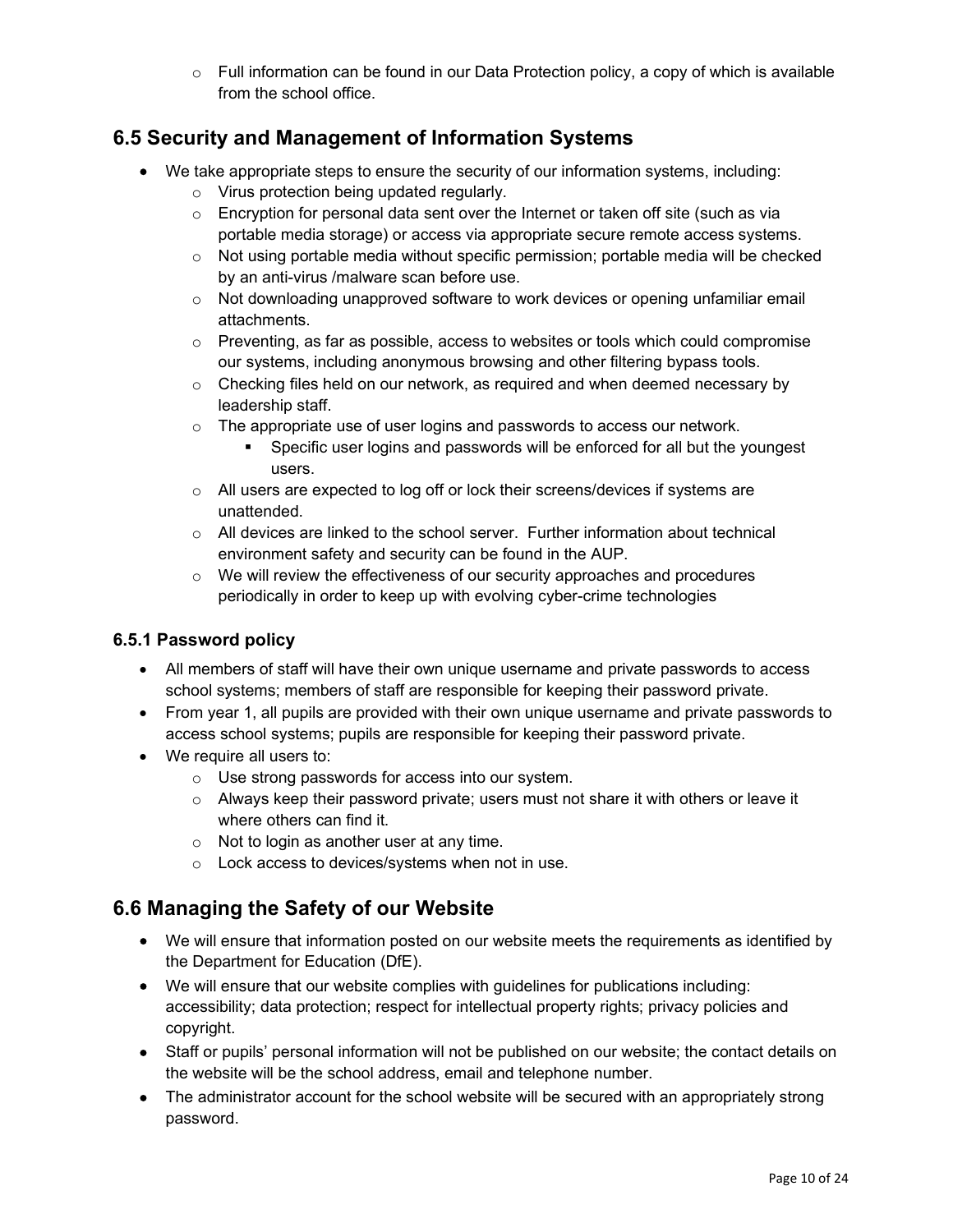We will post appropriate information about safeguarding, including online safety, on the school website for members of the community.

## 6.7 Publishing Images and Videos Online

• The school will ensure that all images and videos shared online are used in accordance with the associated polices, including (but not limited to): the image use policy, data security, acceptable use policies, codes of conduct/behaviour, social media and use of personal devices and mobile phones.

## 6.8 Managing Email

- Access to school email systems will always take place in accordance with data protection legislation and in line with other school policies, including: confidentiality, acceptable use of technology policies and the code of conduct/behaviour policy.
- The forwarding of any chain messages/emails is not permitted.
- Spam or junk mail will be blocked and reported to the email provider.
- Any electronic communication which contains sensitive or personal information will only be sent using secure and encrypted email.
- School email addresses and other official contact details will not be used to set up personal social media accounts.
- Members of the school community will immediately tell Mrs C. Bromley, the Designated Safeguard Lead, if they receive offensive communication, and this will be recorded in the school safeguarding files/records.
- Excessive social email use can interfere with teaching and learning and will be restricted.
- Email sent to external organisations should be written carefully before sending, in the same way as a letter written on school headed paper would be.

#### 6.8.1 Staff email

- All members of staff are provided with an email address to use for all official communication; the use of personal email addresses by staff for any official school business is not permitted.
- Members of staff are encouraged to have an appropriate work life balance when responding to email, especially if communication is taking place between staff pupils and parents.

#### 6.8.2 Pupils' email

- Pupils will use school provided email accounts for educational purposes.
- Pupils will agree an acceptable use policy and will receive education regarding safe and appropriate email etiquette before access is permitted.
- Whole-class or group email addresses may be used for communication outside of the school.

## 6.9 Educational use of Videoconferencing and/or Webcams

- Lamberhurst St Mary's School recognises that videoconferencing and/or use of webcams can be a challenging activity but brings a wide range of learning benefits.
	- $\circ$  All videoconferencing and/or webcam equipment will be switched off when not in use and will not be set to auto-answer.
	- $\circ$  Video conferencing equipment connected to the educational broadband network will use the national E.164 numbering system and display their H.323 ID name; external IP addresses will not be made available to other sites.
	- o Videoconferencing contact details will not be posted publicly.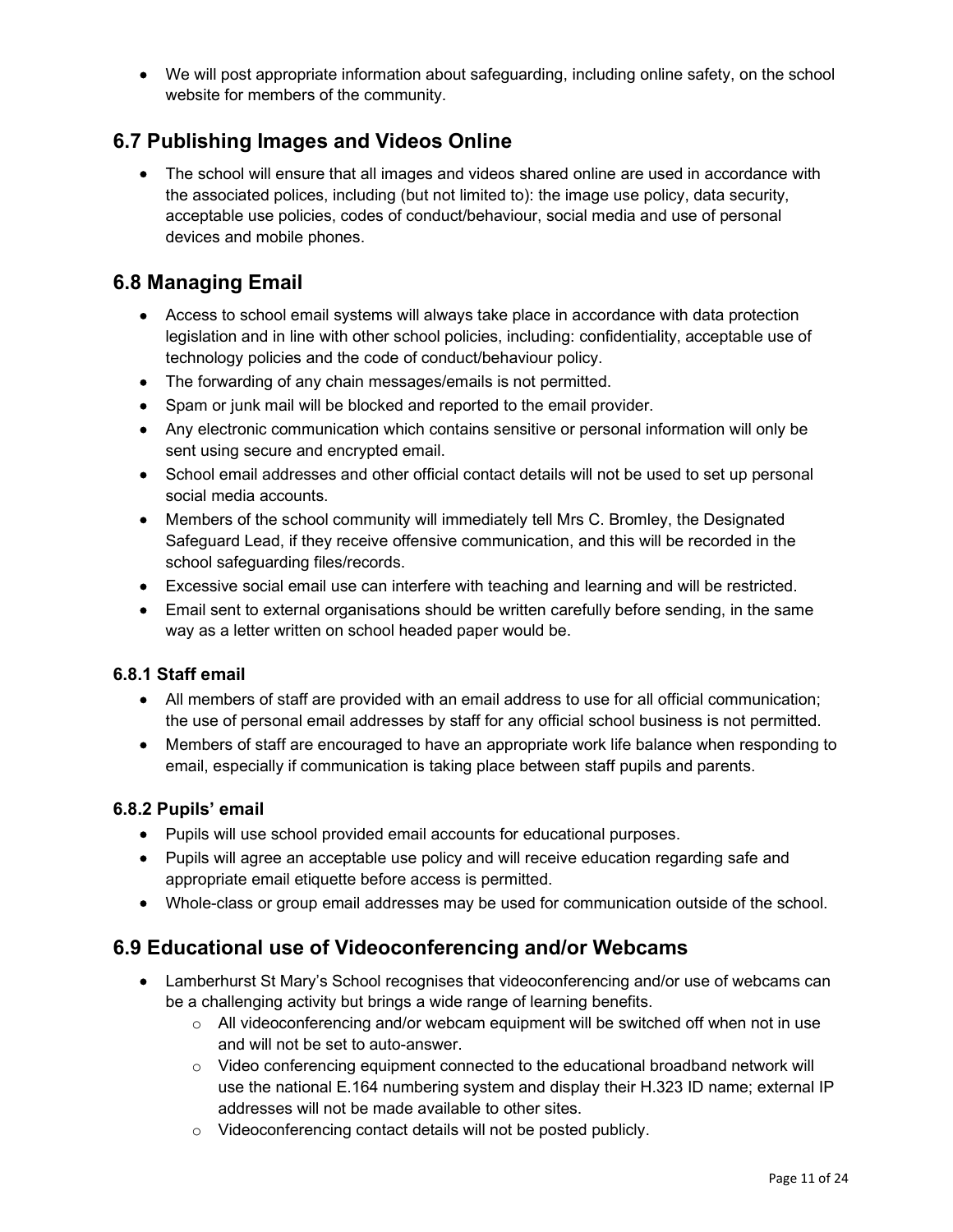- $\circ$  School videoconferencing equipment will not be taken off school premises without prior permission from the DSL.
- $\circ$  Staff will ensure that external videoconferencing opportunities and/or tools are suitably risk assessed and will ensure that accounts and systems used to access these events are safe and secure.
- $\circ$  Video conferencing equipment and webcams will be kept securely and, if necessary, locked away or disabled when not in use.

#### 6.9.1 Users

- Parents and carers consent will be obtained prior to pupils taking part in videoconferencing activities.
- Pupils will ask permission from a teacher before making or answering a videoconference call or message.
- Videoconferencing will be supervised appropriately, according to the pupils' age and ability.
- Video conferencing will take place via official and approved communication channels following a robust risk assessment.
- Only key administrators will be given access to videoconferencing administration areas or remote control pages.
- The unique log on and password details for the videoconferencing services will only be issued to members of staff and should be kept securely, to prevent unauthorised access.

#### 6.9.2 Content

- When recording a videoconference lesson, it should be made clear to all parties at the start of the conference and written permission will be obtained from all participants; the reason for the recording must be given and recorded material will be stored securely.
- If thirdparty materials are included, we will check that recording is permitted to avoid infringing the third party intellectual property rights.
- We will establish dialogue with other conference participants before taking part in a videoconference; if it is a non-school site, staff will check that the material they are delivering is appropriate for the class.

## 6.10 Management of Learning Platforms

Lamberhurst St Mary's School does not currently have a school learning platform.

## 6.11 Management of Applications (apps) used to Record Children's Progress

- We use our own in-school generated system of School Tracking Sheets and Venn Diagrams to track pupils' progress and share appropriate information with parents and carers. Information is shared with parents three times per year at Parent Consultation meetings, a Mid-Year report in February, and an End of Year Report in July.
- The Headteacher will ensure that the use of tracking systems to track pupil progress is appropriately risk assessed prior to use, and that use takes place in accordance with data protection legislation including the General Data Protection Regulations (GDPR) and Data Protection legislation.
- To safeguard pupils' data:
	- $\circ$  Only school issued devices will be used for apps that record and store children's personal details, attainment or photographs.
	- $\circ$  Personal staff mobile phones or devices will not be used to access or upload content to any apps which record and store children's personal details, attainment or images.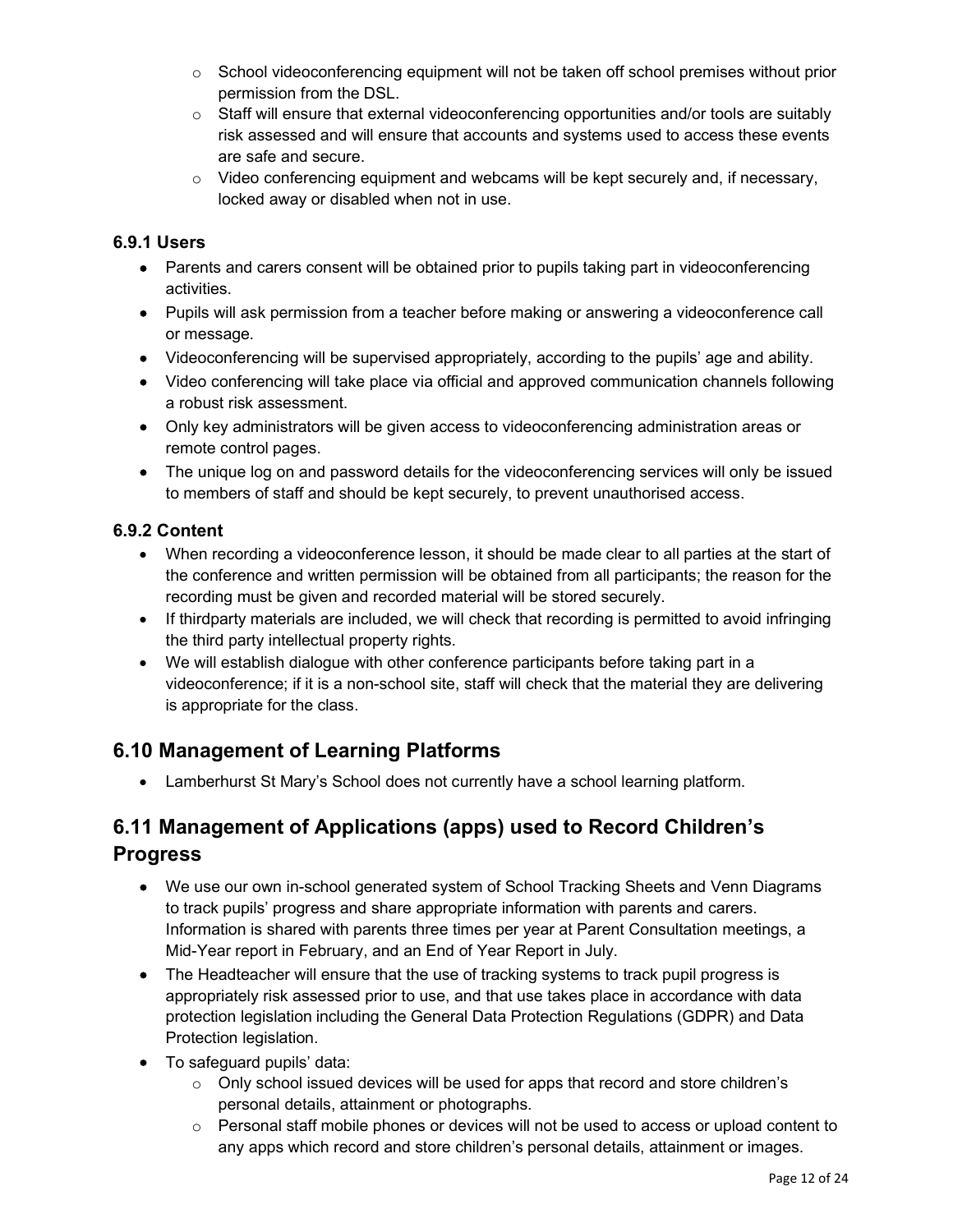- $\circ$  School devices will be appropriately encrypted if taken off site, to reduce the risk of a data security breach, in the event of loss or theft.
- $\circ$  All users will be advised regarding safety measures, such as using strong passwords and logging out of systems.
- $\circ$  Parents and carers will be informed of the expectations regarding safe and appropriate use, prior to being given access; for example, not sharing passwords or images.

## 6.12 Management of Remote Learning

#### Where children are asked to learn online at home in response to a full or partial closure:

- Lamberhurst St Mary's School will ensure any remote sharing of information, communication and use of online learning tools and systems will be in line with privacy and data protection requirements.
- All communication with learners and parents/carers will take place using school provided or approved communication channels; for example, school provided email accounts and phone numbers and/or agreed systems e.g. Microsoft 365.
- Any pre-existing relationships or situations which mean this cannot be complied with will be discussed with the DSL.
- Staff and pupils will engage with remote teaching and learning in line with existing behaviour principles as set out in our behaviour policy/code of conduct and Acceptable Use Policies.
- Staff and pupils will be encouraged to report issues experienced at home and concerns will be responded to in line with our child protection and other relevant policies.
- When delivering remote learning, staff will follow our Remote Learning Acceptable Use Policy (AUP).
- Parents/carers will be made aware of what their children are being asked to do online, including the sites they will be asked to access. Lamberhurst St Mary's School will continue to be clear who from the school their child is going to be interacting with online.
- Parents/carers will be encouraged to ensure children are appropriately supervised online and that appropriate parent controls are implemented at home.

## 7. Responding to Online Safety Incidents and Concerns

- All members of the school community:
	- $\circ$  are made aware of our expectations regarding safe and appropriate behaviour online and the importance of not posting any content, comments, images or videos which could cause harm, distress or offence.
	- $\circ$  are informed of the need to report policy breaches or concerns in line with existing school policies and procedures.
	- $\circ$  will respect confidentiality and the need to follow the official procedures for reporting concerns.
	- $\circ$  will be informed of our complaints procedure and staff will be made aware of the whistleblowing procedure.
	- $\circ$  will be made aware of how the school will monitor policy compliance by: acceptable use policies, staff training and classroom management.
	- o are expected to adopt a partnership with the school to resolve issues.
- If we are unsure how to proceed with an incident or concern, the DSL will seek advice from the local authority or other agency in accordance with our child protection policy
- Where there is a concern that illegal activity has taken place, we will contact the police using 101, or 999 if there is immediate danger or risk of harm.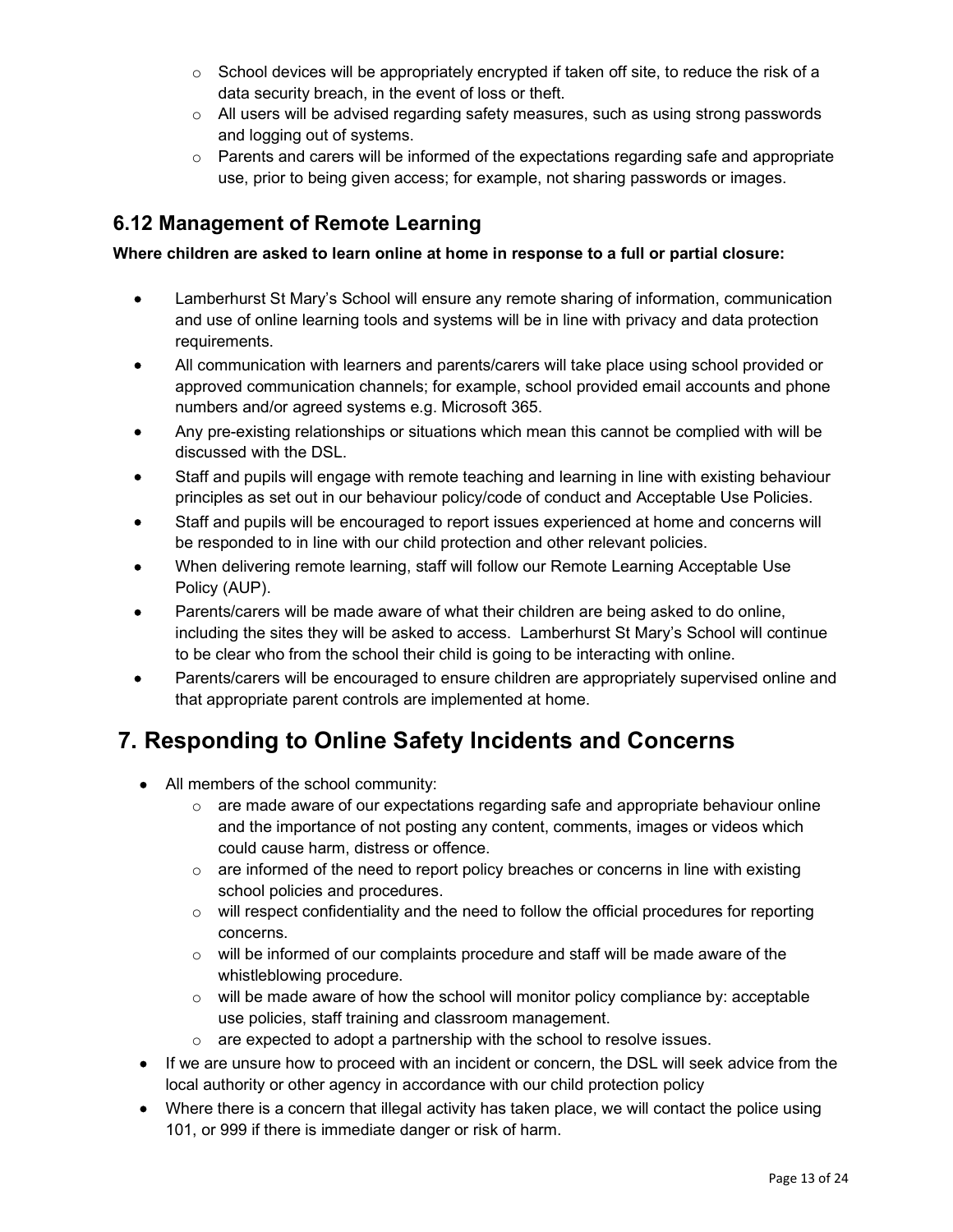• If information relating to a specific incident or a concern needs to be shared beyond our community, for example if other local schools are involved or the wider public may be at risk, the DSL and headteacher will speak with the police and/or the Local Authority first, to ensure that potential criminal or child protection investigations are not compromised

#### 7.1 Concerns about Pupils Online Behaviour and/or Welfare

- All concerns about pupils will be responded to and recorded in line with our child protection policy:
	- o The DSL (or deputy) will be informed of any online safety concerns involving safeguarding or child protection concerns in line with our child protection policy.
	- $\circ$  The DSL (or deputy) will ensure that online safety concerns are escalated and reported to relevant partner agencies in line with local policies and procedures.
- Appropriate sanctions and/or pastoral/welfare support will be implemented and/or offered to pupils as appropriate. Civil or legal action will be taken if necessary.
- We will inform parents and carers of any incidents or concerns involving their child, as and when required.

#### 7.2 Concerns about parent/carer online behaviour and/or welfare

- Concerns regarding parents/carers behaviour and/or welfare online will be reported to the headteacher and DSL and dealt with in line with existing policies, including but not limited to child protection, anti-bullying, complaints, allegations against staff, home-school agreements, acceptable use of technology and behaviour policy.
- Where appropriate, welfare support will be offered, and where necessary, civil and/or legal action may be taken.

#### 7.3 Concerns about staff online behaviour and/or welfare

- Any complaint about staff misuse will be referred to the headteacher, in accordance with our allegations against staff policy.
- Any allegations regarding a member of staff's online conduct will be discussed with the LADO (Local Authority Designated Officer).
- Where appropriate, welfare support will be offered, and where necessary, disciplinary, civil and/or legal action will be taken in accordance with our staff.

## 8. Procedures for Responding to Specific Online Incidents or Concerns

#### 8.1 Online Peer on Peer Abuse

- Lamberhurst St Mary's School recognises that whilst risks can be posed by unknown individuals or adults online, learners can also abuse their peers; all online peer on peer abuse concerns will be responded to in line with our child protection and behaviour policies.
- We recognise that online peer on peer abuse can take many forms, including but not limited to:
	- $\circ$  bullying, including cyberbullying, prejudice-based and discriminatory bullying
	- o abuse in intimate personal relationships between peers
	- $\circ$  physical abuse, this may include an online element which facilitates, threatens and/or encourages physical abuse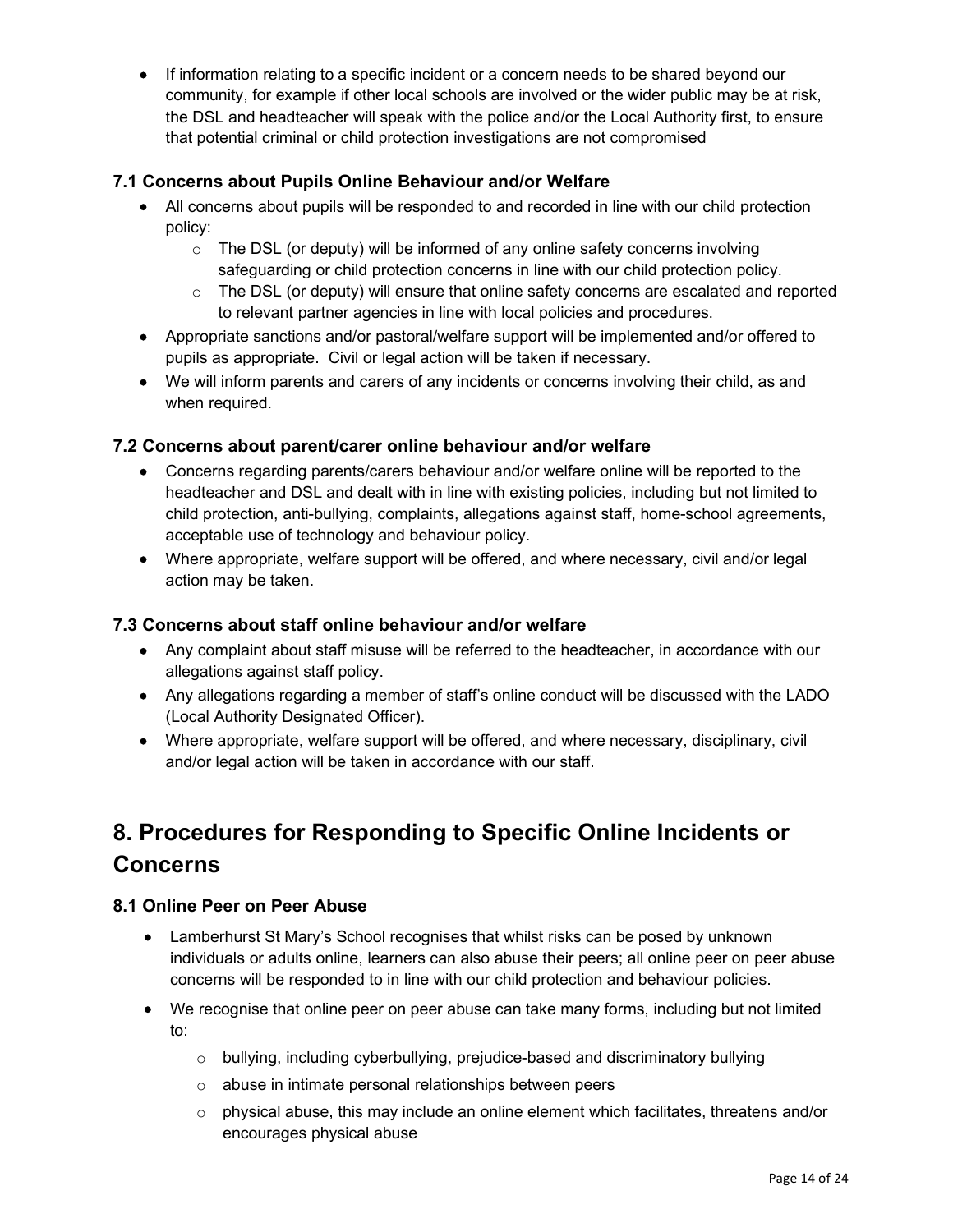- $\circ$  sexual violence and sexual harassment, which may include an online element which facilitates, threatens and/or encourages sexual violence
- $\circ$  consensual and non-consensual sharing of nudes and semi-nude images and/or videos (also known as sexting or youth produced sexual imagery)
- $\circ$  causing someone to engage in sexual activity without consent, such as forcing someone to strip, touch themselves sexually, or to engage in sexual activity with a third party
- $\circ$  upskirting (which is a criminal offence), which typically involves taking a picture under a person's clothing without their permission, with the intention of viewing their genitals or buttocks to obtain sexual gratification, or cause the victim humiliation, distress or alarm
- o initiation/hazing type violence and rituals.
- Lamberhurst St Mary's School believes that abuse is abuse, including when it takes place online and it will never be tolerated or dismissed as "banter", "just having a laugh", "part of growing up" or "boys being boys" as this can lead to a culture of unacceptable behaviours and an unsafe environment for children.
- Lamberhurst St Mary's School believes that all staff have a role to play in challenging inappropriate online behaviours between peers.
- Lamberhurst St Mary's School recognises that, even if there are no reported cases of online peer on peer abuse, such abuse is still likely to be taking place.
- Concerns about pupils' behaviour, including peer on peer abuse taking place online offsite will be responded to as part of a partnership approach with learners and parents/carers and in line with existing policies, for example anti-bullying, acceptable use, behaviour and child protection policies.
- Lamberhurst St Mary's School want children to feel able to confidently report abuse and know their concerns will be treated seriously. All allegations of online peer on peer abuse will be reported to the DSL and will be recorded, investigated, and dealt with in line with associated policies, including child protection, anti-bullying and behaviour. Pupils who experience abuse will be offered appropriate support, regardless of where the abuse takes place.

#### 8.1.1 Child on Child Online Sexual Violence and Sexual Harassment

- When responding to concerns relating to online child on child sexual violence or harassment, Lamberhurst St Mary's School will follow the guidance outlined in Part Five of KCSIE 2021 and the DfE 'Sexual Violence and Sexual Harassment Between Children in Schools and Colleges' guidance.
- Online sexual violence and sexual harassment exists on a continuum and may overlap with offline behaviours; it is never acceptable. Abuse that occurs online will not be downplayed and will be treated equally seriously.
- All victims of online sexual violence or sexual harassment will be reassured that they are being taken seriously and that they will be supported and kept safe. A victim will never be given the impression that they are creating a problem by reporting online sexual violence or sexual harassment or be made to feel ashamed for making a report.
- Lamberhurst St Mary's School recognises that sexual violence and sexual harassment between children can take place online. Examples may include:
	- o consensual and non-consensual sharing of nude and semi-nude images and videos
	- o sharing of unwanted explicit content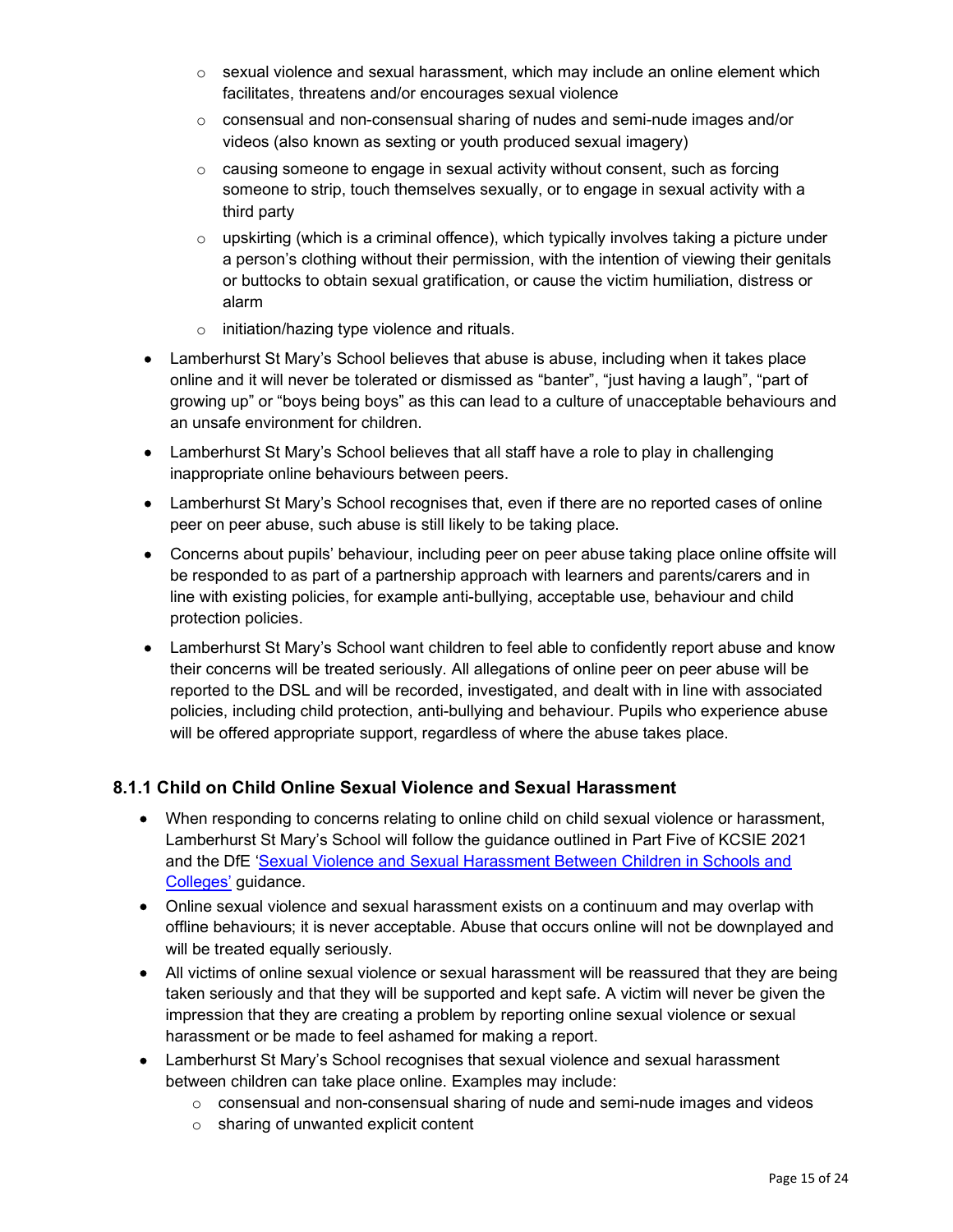- $\circ$  'upskirting' (which is a criminal offence and typically involves taking a picture under a person's clothing without their permission, with the intention of viewing their genitals or buttocks to obtain sexual gratification, or cause the victim humiliation, distress or alarm)
- o sexualised online bullying
- o unwanted sexual comments and messages, including, on social media
- o sexual exploitation, coercion, and threats.
- Lamberhurst St Mary's School recognises that sexual violence and sexual harassment occurring online (either in isolation or in connection to face to face incidents) can introduce a number of complex factors. These include the potential for the incident to take place across a number of social media platforms and 24 services, and for things to move from platform to platform online.
- We will respond to concerns regarding online sexual violence and sexual harassment between children, regardless of whether the incident took place on our premises or using our equipment.
- Lamberhurst St Mary's School will ensure that all members of the community are made aware of the potential social, psychological and criminal consequences of online sexual violence and sexual harassment and the support available, by implementing a range of age and ability appropriate educational methods as part of our curriculum.
- When there has been a report of online sexual violence or harassment, the DSL will make an immediate risk and needs assessment which will be considered on a case-by-case basis which explores how best to support and protect the victim and the alleged perpetrator, and any other children involved/impacted.
	- $\circ$  The risk and needs assessment will be recorded and kept under review and will consider the victim (especially their protection and support), the alleged perpetrator, and all other children and staff and any actions that are required to protect them.
	- $\circ$  Reports will initially be managed internally by the DSL, and where necessary will be referred to the Education Safeguarding Service, Children's Social Care and/or the Police.
	- $\circ$  The decision making and required action taken will vary on a case by case basis but will be informed by the wishes of the victim, the nature of the alleged incident (including whether a crime may have been committed), the ages and developmental stages of the children involved, any power imbalance, if the alleged incident is a one-off or a sustained pattern of abuse, if there are any ongoing risks to the victim, other children, or staff, and any other related issues or wider context.
	- $\circ$  If content is contained on learners' personal devices, they will be managed in accordance with the DfE 'searching screening and confiscation' advice.
- Following an immediate risk assessment the school will:
- $\bullet$  If made aware of online sexual violence and sexual harassment, we will:
	- $\circ$  provide the necessary safeguards and support for all learners involved, such as implementing safety plans, offering advice on blocking, reporting and removing online content, and providing appropriate counselling/pastoral support.
	- $\circ$  inform parents/carers for all children involved about the incident and how it is being managed and provide support and signposting, as appropriate, unless to do so would place a child at risk of significant harm.
	- o if the concern involves children and young people at a different educational school, the DSL will work in partnership with other DSLs to ensure appropriate safeguarding action is taken in the wider local community.
		- **If a criminal offence has been committed, the DSL will discuss this with the** police first to ensure that investigations are not compromised.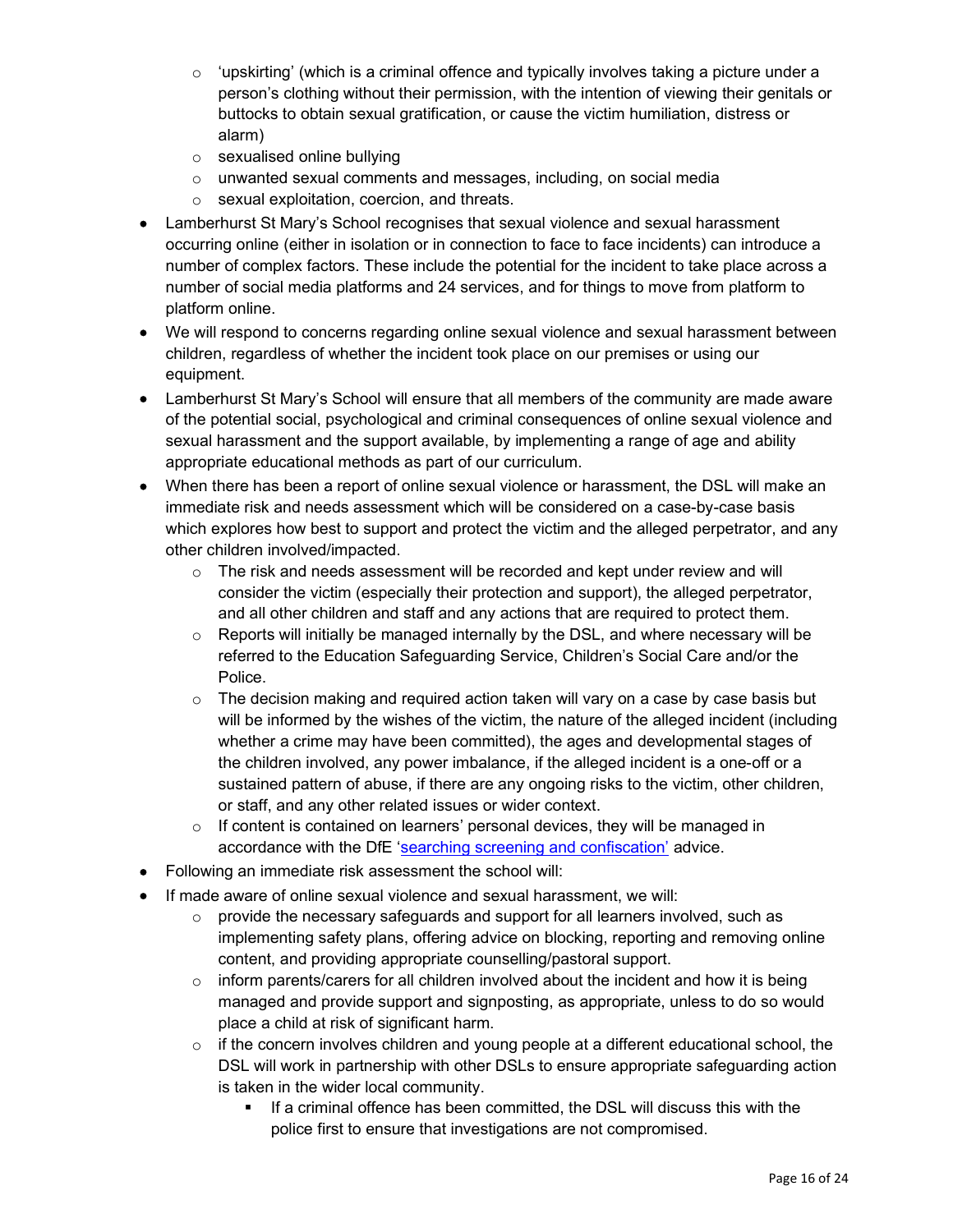- $\circ$  o review the handling of any incidents to ensure that best practice was implemented, and policies/procedures are appropriate.
- Lamberhurst St Mary's School recognises that internet brings the potential for the impact of any concerns to extend further than the local community, and for a victim or alleged perpetrator to become marginalised and excluded by online communities. We also recognise the potential for repeat victimisation in the future if abusive content continues to exist somewhere online.

#### 8.1.2 Nude or semi-nude image sharing

- Lamberhurst St Mary's School recognises that consensual and non-consensual sharing of nudes and semi-nude images and/or videos (also known as youth produced/involved sexual imagery or "sexting") can be a safeguarding issue; all concerns will be reported to and dealt with by the DSL (or deputy).
- This policy defines sharing nude or semi-nude image sharing as when a person under the age of 18:
	- $\circ$  creates and/or shares nude and/or semi-nude imagery (photos or videos) of themselves with a peer(s) under the age of 18.
	- $\circ$  shares nude and/or semi-nude imagery created by another person under the age of 18 with a peer(s) under the age of 18.
	- $\circ$  possesses nude and/or semi-nude imagery created by another person under the age of 18.
- When made aware of concerns regarding nude and/or semi-nude imagery, <School name> will follow the advice as set out in the non-statutory UKCIS guidance: 'Sharing nudes and semi-nudes: advice for education settings working with children and young people'
- Lamberhurst St Mary's School will ensure that all members of the community are made aware of the potential social, psychological and criminal consequences of creating or sharing nude or semi-nude images and sources of support, by implementing preventative approaches, via a range of age and ability appropriate educational methods.
- We will respond to concerns regarding nude or semi-nude image sharing, regardless of whether the incident took place on site or using school provided or personal equipment.
- When made aware of concerns involving consensual and non-consensual sharing of nudes and semi-nude images and/or videos by children, staff are advised to:
	- o Report any concerns to the DSL immediately.
	- $\circ$  Never view, copy, print, share, store or save the imagery, or ask a child to share or download it – this may be illegal. If staff have already viewed the imagery by accident, this will be immediately reported to the DSL.
	- o Not delete the imagery or ask the child to delete it.
	- o Not say or do anything to blame or shame any children involved.
	- $\circ$  Explain to child(ren) involved that they will report the issue to the DSL and reassure them that they will receive appropriate support and help.
	- $\circ$  Not ask the child or children involved in the incident to disclose information regarding the imagery and not share information about the incident with other members of staff, the child(ren) involved or their, or other, parents and/or carers. This is the responsibility of the DSL.
- If made aware of an incident involving nude or semi-nude imagery, DSLs will:
	- $\circ$  act in accordance with our child protection policy and the relevant local procedures and in line with the UKCIS guidance which considers the age and vulnerability of learners involved, including the possibility of carrying out relevant checks with other agencies.
	- $\circ$  a referral will be made to Children's Social Care and/or the police immediately if:
		- $\blacksquare$  the incident involves an adult (over 18).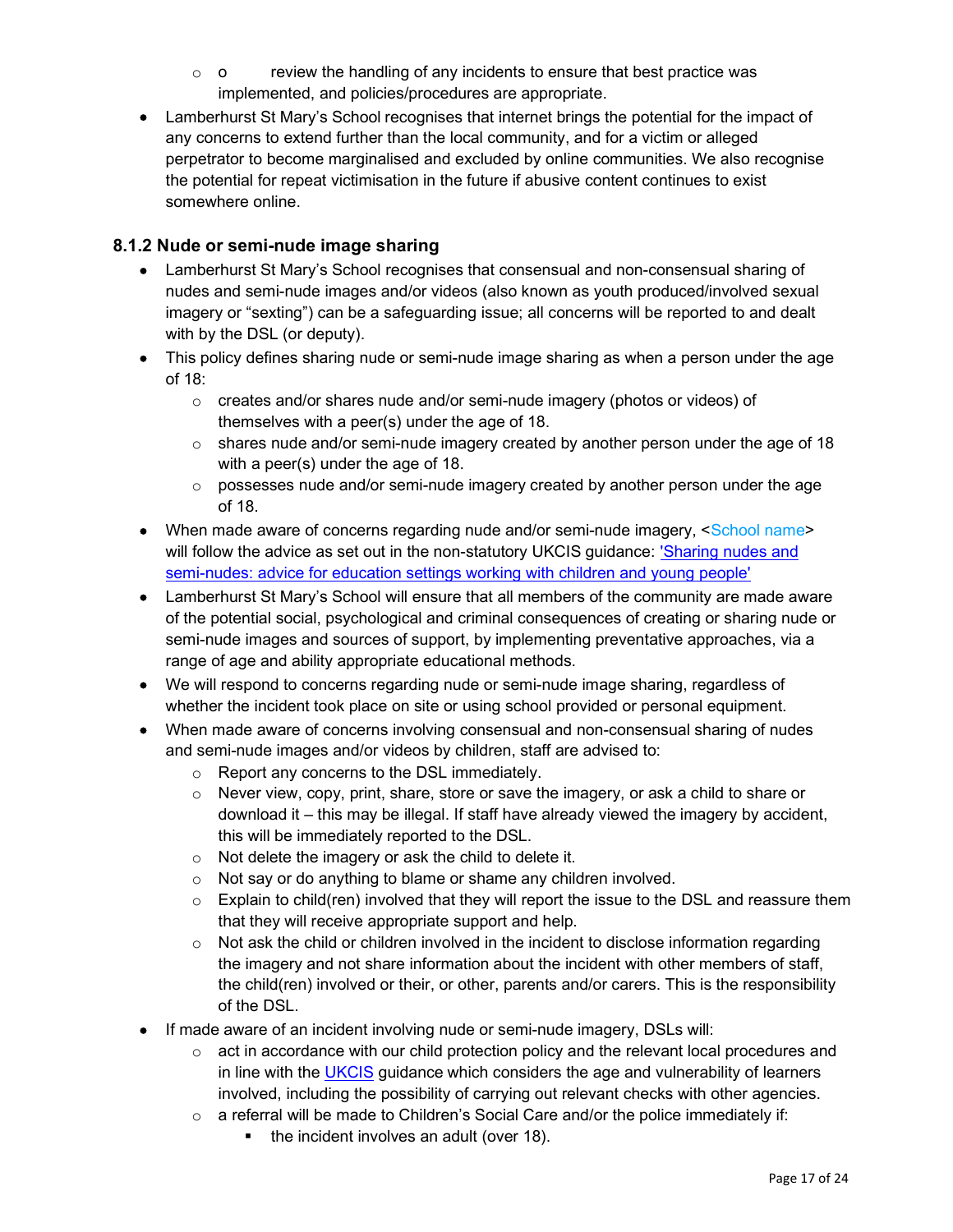- there is reason to believe that a child has been coerced, blackmailed, or groomed, or there are concerns about their capacity to consent, for example, age of the child or they have special educational needs.
- the image/videos involve sexual acts and a child under the age of 13, depict sexual acts which are unusual for the child's developmental stage, or are violent.
- a child is at immediate risk of harm owing to the sharing of nudes and seminudes.
- $\circ$  The DSL may choose to involve other agencies at any time if further information/ concerns are disclosed at a later date.
- $\circ$  If DSLs are unsure how to proceed, advice will be sought from the Education Safeguarding Service.
- o Store any devices securely:
	- **F** if content is contained on pupils personal devices, they will be managed in accordance with the DfE 'searching screening and confiscation' advice.
	- **If a potentially indecent image has been taken or shared on the school network** or devices, we will take action to block access to all users and isolate the image.
- $\circ$  inform parents/carers about the incident and how it is being managed and provide support and signposting, as appropriate, unless to do so would place a child at risk of significant harm.
- $\circ$  implement sanctions where necessary and appropriate in accordance with our behaviour policy but taking care not to further traumatise victims where possible.
- $\circ$  consider the deletion of images in accordance with the UKCIS guidance.
	- **IMAGE 19** Images will only be deleted once the DSL has confirmed that other agencies do not need to be involved and are sure that to do so would not place a child at risk or compromise an investigation.
	- **EXECT** Learners will be supported in accessing the Childline 'Report Remove' tool where necessary: Report Remove Tool for nude images.
- $\circ$  review the handling of any incidents to ensure that best practice was implemented; the leadership team will also review and update any management procedures, where necessary.
- We will not:
	- $\circ$  view any imagery, unless there is no other option, or there is a clear safeguarding need or reason to do so. If it is deemed necessary, the imagery will only be viewed where possible by the DSL in line with the national UKCIS guidance, and any decision making will be clearly documented.
	- $\circ$  send, share, save or make copies of content suspected to be an indecent image/video of a child and will not allow or request learners to do so.

#### 8.1.3 Cyberbullying

- Cyberbullying, along with all other forms of bullying, will not be tolerated at Lamberhurst St Mary's School.
- Full details of how we will respond to cyberbullying are set out in our Anti-bullying policy, a copy of which is available on the school website.

#### 8.2 Online Child Sexual Abuse and Exploitation

 Lamberhurst St Mary's School recognises online abuse and exploitation, including sexual abuse and sexual or criminal exploitation, as a safeguarding issue and all concerns will be reported to and dealt with by the DSL (or deputy), in line with our child protection policy.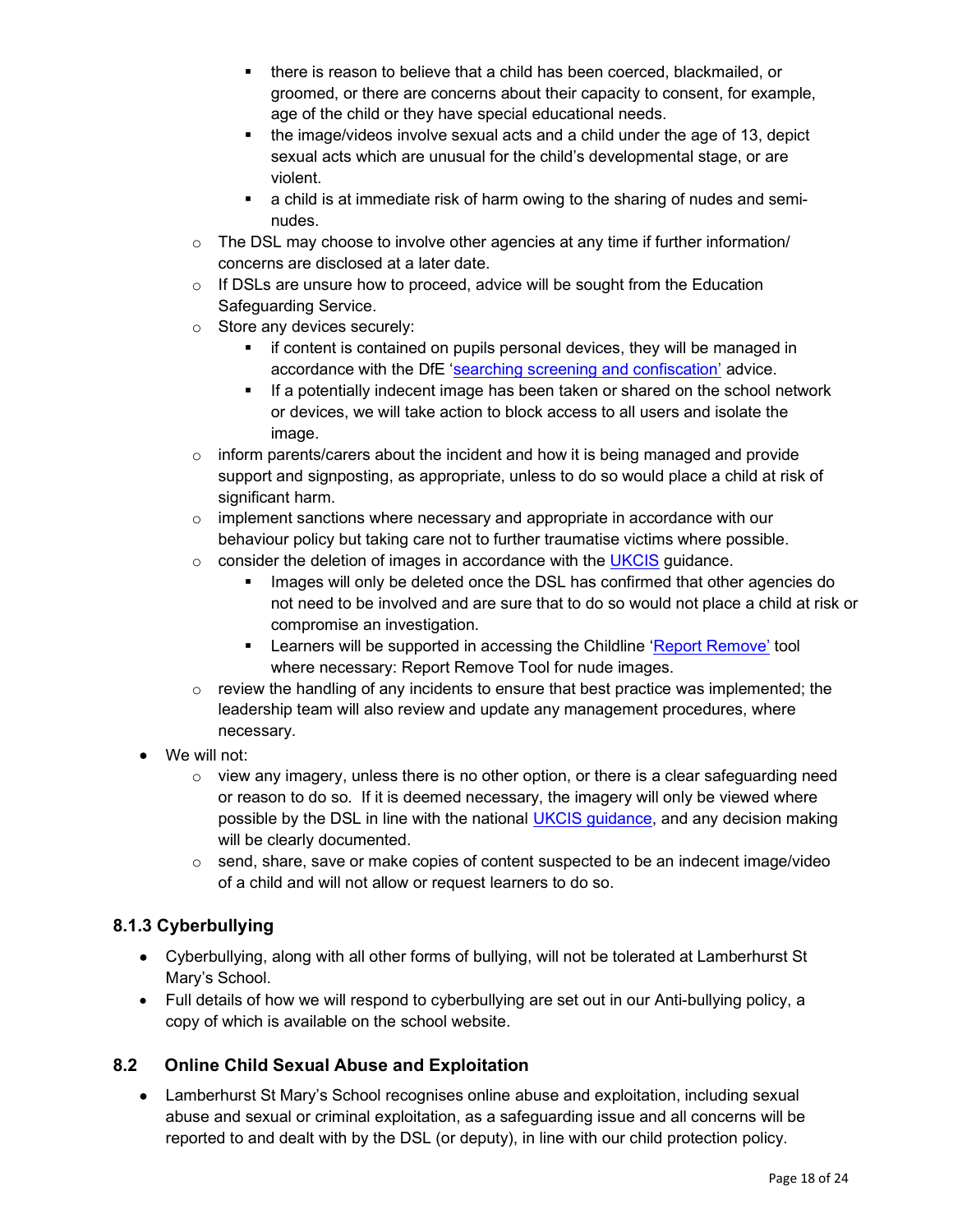- Lamberhurst St Mary's School will ensure that all members of the community are aware of online child abuse and sexual or criminal exploitation, including the possible grooming approaches which may be employed by offenders to target pupils, and understand how to respond to concerns.
- We will implement preventative approaches for online child abuse and exploitation via a range of age and ability appropriate education for pupils, staff and parents/carers.
- We will ensure that all members of the community are aware of the support available regarding online child abuse and exploitation, both locally and nationally.
- The school will ensure that the 'Click CEOP' report button used to report online child sexual abuse is visible on the school website and available to pupils and other members of the community.
- If we are made aware of incident involving online child sexual abuse and/or exploitation, we will:
	- $\circ$  Act in accordance with our Child protection policies and the relevant Kent Safeguarding Child Board's procedures.
	- o Store any devices containing evidence securely.
		- If content is contained on pupils' personal devices, they will be managed in accordance with the DfE 'searching screening and confiscation' advice.
		- If any evidence is stored on our network or devices, we will act to block access to other users and isolate the content.
	- $\circ$  If appropriate, make a referral to Children's Social Work Service and inform Kent police via 101 (or 999 if a child is at immediate risk)
	- $\circ$  Carry out a risk assessment which considers any vulnerabilities of pupil(s) involved, including carrying out relevant checks with other agencies.
	- $\circ$  Inform parents/carers about the incident and how it is being managed and provide support and signposting, as appropriate.
	- $\circ$  Provide the necessary safeguards and support for pupils, such as offering counselling or pastoral support.
	- $\circ$  Review the handling of any incidents to ensure that best practice is implemented; school leadership team will review and update any management procedures, where necessary.
- We will respond to concerns regarding online abuse and exploitation, regardless of whether the incident took place on our school premises or using school provided or personal equipment.
	- $\circ$  Where possible and appropriate, pupils will be involved in decision making. If appropriate, they will be empowered to report concerns themselves with support, for example if the concern relates to online sexual abuse via the National Crime Agency CEOP Command (NCA-CEOP): www.ceop.police.uk/safety-centre/
- If we are unclear whether a criminal offence has been committed, the DSL (or Deputy) will obtain advice immediately through the Education Safeguarding Service and/or police.
- If the school is made aware of intelligence or information which may relate to child sexual exploitation (on or offline), it will be passed through to the police by the DSL (or Deputy).
- If members of the public or pupils at other schools are believed to have been targeted, the DSL (or Deputy) will seek support from the police and/or the Education Safeguarding Service before sharing specific information to ensure that potential investigations are not compromised.

#### 8.3 Indecent Images of Children (IIOC)

 Lamberhurst St Mary's School will ensure that all members of the community are made aware of the possible consequences of accessing Indecent Images of Children (IIOC) as appropriate.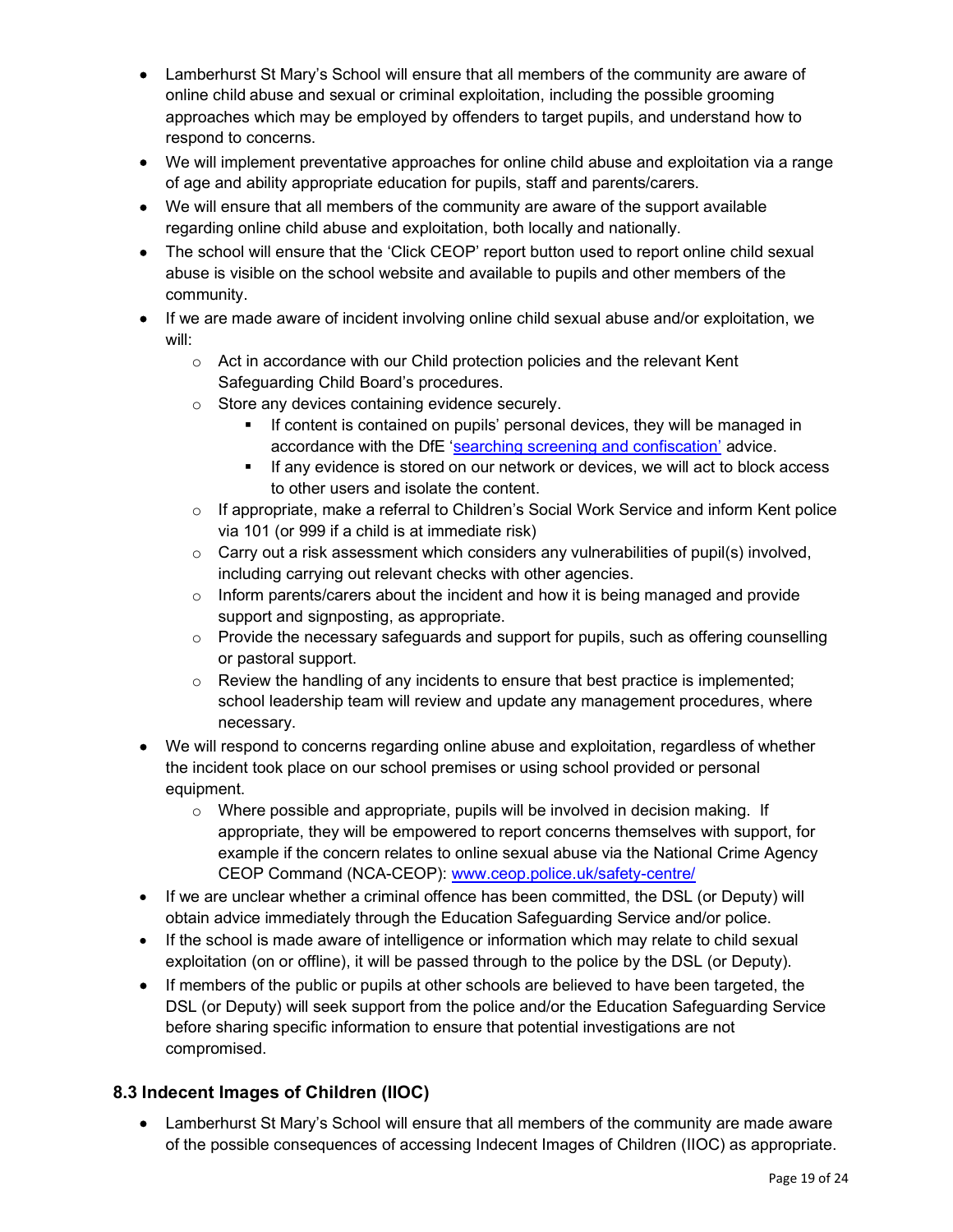- We will respond to concerns regarding IIOC on school equipment and/or personal equipment, even if access took place off site.
- We will take action to prevent accidental access to IIOC by using an internet Service provider (ISP) which subscribes to the Internet Watch Foundation (IWF) block list and by implementing appropriate filtering, firewalls and anti-spam software.
- If we are unclear if a criminal offence has been committed, the DSL (or Deputy) will obtain advice immediately through the police and/or the Education Safeguarding Service.
- If made aware of IIOC, we will:
	- $\circ$  Act in accordance with our child protection policy and the relevant Kent Safeguarding Child Boards procedures.
	- $\circ$  Store any devices involved securely until advice has been sought. If content is contained on learners personal devices, they will be managed in accordance with the DfE 'searching screening and confiscation' advice..
	- o Immediately inform appropriate organisations, such as the Internet Watch Foundation (IWF) and police.
- If made aware that a member of staff or a pupil has been inadvertently exposed to indecent images of children, we will:
	- o Ensure that the DSL (or deputy) is informed.
	- $\circ$  Ensure that the URLs (webpage addresses) which contain the suspect images are reported to the IWF via www.iwf.org.uk and/or police.
	- $\circ$  inform the police as appropriate, for example if images have been deliberately sent to or shared by pupils.
	- o report concerns, as appropriate, to parents and carers.
- If we are made aware that indecent images of children have been found on the school provided devices, we will:
	- o Ensure that the DSL (or deputy) is informed.
	- $\circ$  Ensure that the URLs (webpage addresses) which contain the suspect images are reported to the IWF via www.iwf.org.uk.
	- $\circ$  Inform the police via 101 or 999 if there is an immediate risk of harm, and Children's Social Work Service (as appropriate).
	- $\circ$  Only store copies of images (securely, where no one else has access to them and delete all other copies) following a written request from the police.
	- o Report concerns, as appropriate to parents and carers.
- If we are made aware that a member of staff is in possession of indecent images of children on school provided devices, we will:
	- $\circ$  Ensure that the Headteacher is informed in line with our managing allegations against staff policy.
	- o Inform the Local Authority Designated Officer (LADO) and other relevant organisations in accordance with the schools managing allegations against staff policy.
	- o Quarantine any devices until police advice has been sought.

#### 8.4 Online Hate

- Online hate content, directed towards or posted by, specific members of the community will not be tolerated at Lamberhurst St Mary's School and will be responded to in line with existing school policies, including Child Protection, Anti-bullying and Behaviour.
- All members of the community will be advised to report online hate in accordance with relevant school policies and procedures.
- The police will be contacted if a criminal offence is suspected.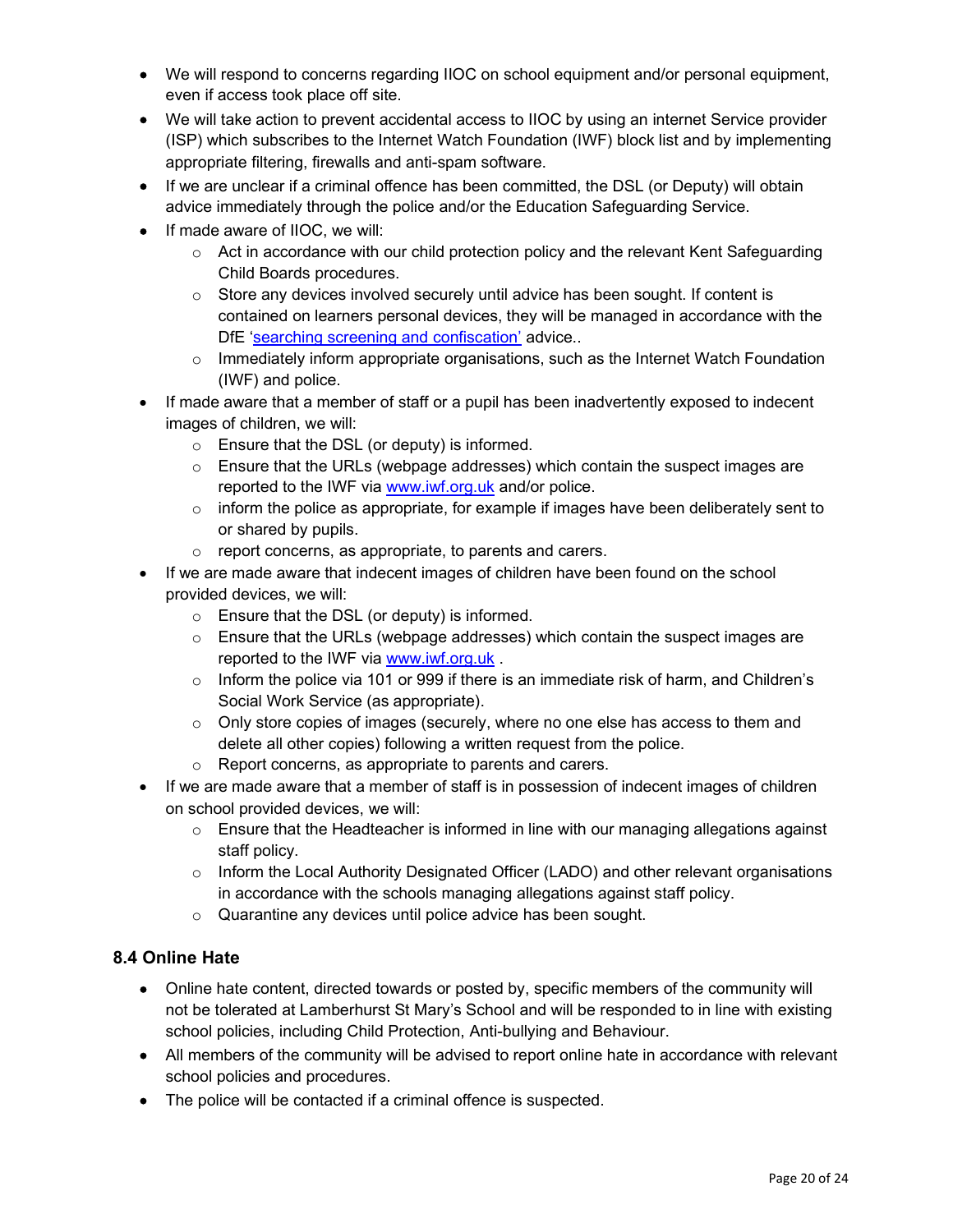If we are unclear on how to respond, or whether a criminal offence has been committed, the DSL (or deputy) will obtain advice through the Education Safeguarding Service and/or the police.

#### 8.5 Online Radicalisation and Extremism

- As listed in this policy we will take all reasonable precautions to ensure that children and staff are safe from terrorist and extremist material when accessing the internet in school and that suitable filtering is in place which takes into account the needs of pupils.
- If we are concerned that a child or parent/carer may be at risk of radicalisation online, the DSL (or deputy) will be informed immediately and action will be taken in line with our Child protection policy.
- If we are concerned that member of staff may be at risk of radicalisation online, the Headteacher will be informed immediately and action will be taken in line with the Child protection and Allegations policies.

#### 8.6 Cybercrime

- Lamberhurst St Mary's School recognises that children with particular skills and interests in computing and technology may inadvertently or deliberately stray into 'cyber-enabled' (crimes that can happen offline but are enabled at scale and at speed online) or 'cyber dependent' (crimes that can be committed only by using a computer/internet enabled device) cybercrime.
- If staff are concerned that a child may be at risk of becoming involved in cyber-dependent cybercrime, the DSL will be informed, and consideration will be given to accessing local support and/or referring into the Cyber Choices programme, which aims to intervene when young people are at risk of committing, or being drawn into, low level cyber-dependent offences and divert them to a more positive use of their skills and interests.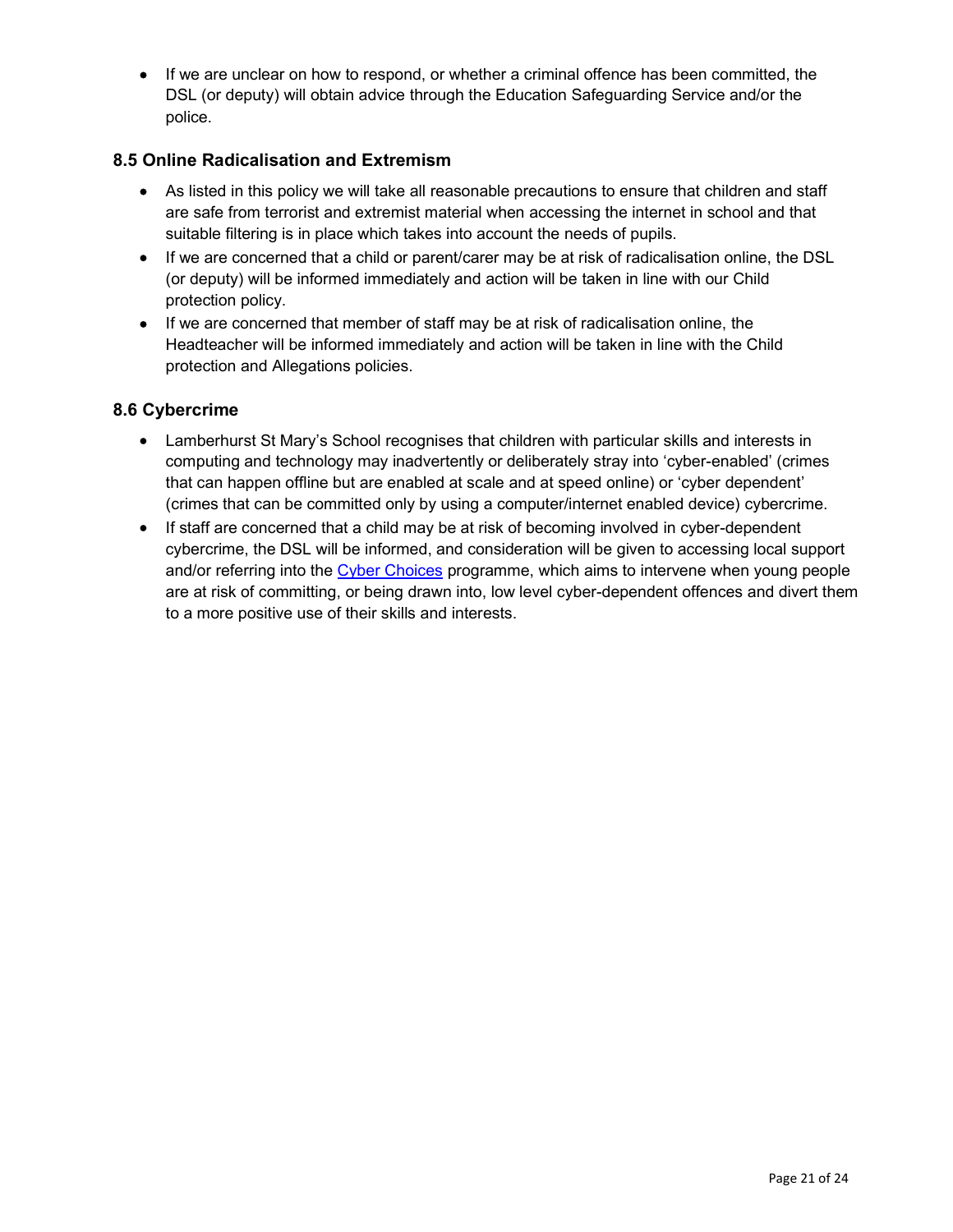## Responding to an Online Safety Concern Flowchart

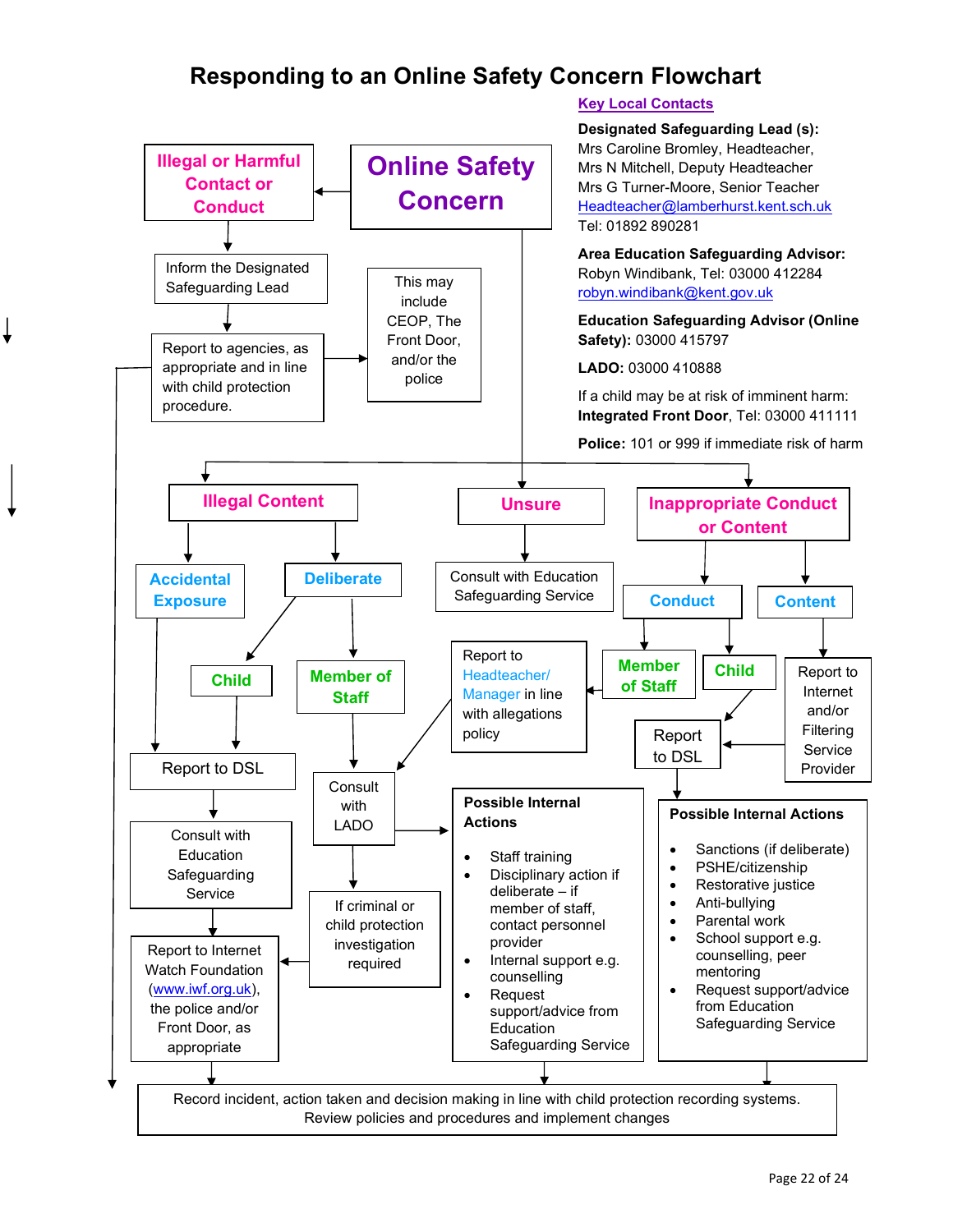## Useful Links

### Kent Educational School Support and Guidance

#### Education Safeguarding Service, The Education People:

- $\bullet$  Tel: 03000 415797
	- o Rebecca Avery, Education Safeguarding Adviser (Online Protection)
	- o Ashley Assiter, Online Safety Development Officer
	- o esafetyofficer@kent.gov.uk
- Guidance for Educational Settings:
	- o www.kelsi.org.uk/support-for-children-and-young-people/child-protection-and-safeguarding
	- o Kent e–Safety Blog: www.theeducationpeople.org/blog/?tags=Online+Safety&page=1

#### KSCMB: www.kscb.org.uk

#### Kent Police:

- www.kent.police.uk or www.kent.police.uk/internetsafety
- In an emergency (a life is in danger or a crime in progress) dial 999. For other non-urgent enquiries contact Kent Police via 101

#### Front Door:

- The Front Door can be contacted on 03000 41 11 11
- Out of hours (after 5pm / Urgent calls only) please contact: 03000 41 91 91

Early Help and Preventative Services: www.kelsi.org.uk/special-education-needs/integratedchildrens-services/early-help-contacts

#### Other:

- Kent Public Service Network (KPSN): www.kpsn.net
- EiS ICT Support for Schools and Kent Schools Broadband Service Desk: www.eiskent.co.uk

## Links for Schools

- UK Council for Internet Safety (UKCIS): www.gov.uk/government/organisations/uk-council-forinternet-safety
- UK Safer Internet Centre: www.saferinternet.org.uk
- SWGfL: 360 Safe Self-Review tool for schools www.360safe.org.uk
- Childnet: www.childnet.com
	- Step Up Speak Up Online Sexual Harassment Guidance: www.childnet.com/resources/step-upspeak-up/guidance-and-training-for-schools-and-professionals
	- Cyberbullying Guidance: www.childnet.com/resources/cyberbullying-guidance-for-schools
- PSHE Association: www.pshe-association.org.uk
- National Education Network (NEN): www.nen.gov.uk
- National Cyber Security Centre (NCSC): www.ncsc.gov.uk
- **Educate against hate: https://educateagainsthate.com**
- NCA-CEOP Education Resources: www.thinkuknow.co.uk
- Safer Recruitment Consortium: www.saferrecruitmentconsortium.org/